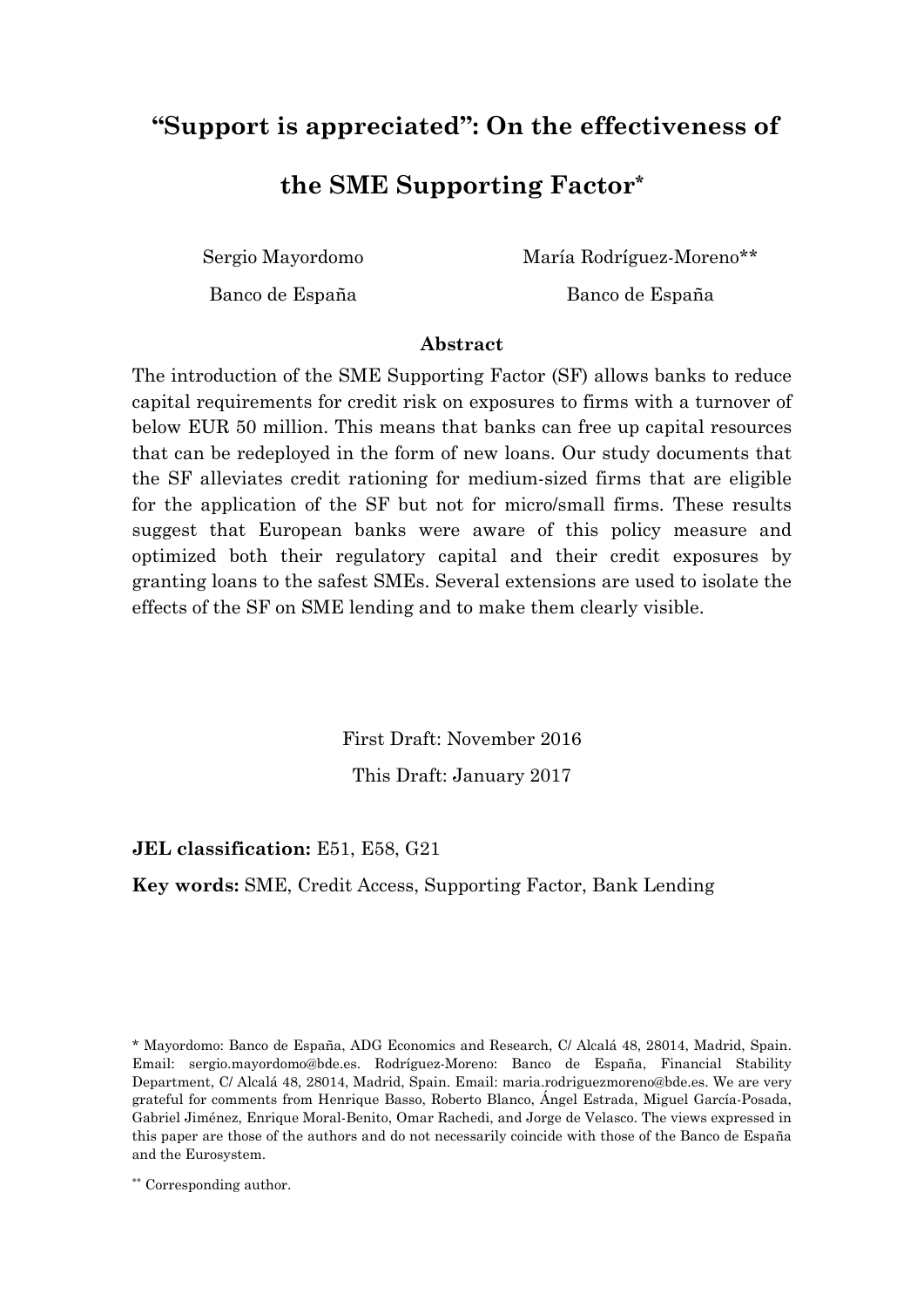### **1. Introduction**

Article 501(1) of CRR introduces the small and medium enterprises (SME) Supporting Factor (SF) according to which "capital requirements for credit risk on exposures to SMEs shall be multiplied by the factor 0.7619". The SME exposures that qualify for this capital requirement deduction are those with a turnover of below 50 million of Euros. As stated in the European Banking Authority (EBA) (2016) report, the purpose of this deduction is "to allow credit institutions to increase lending to SMEs following the crisis, and to alleviate regulatory changes that were expected to have a disproportionate impact on SME lending. One justification for the introduction of the SF is to counterbalance the negative impact of the CCB introduced as part of the measures following the crisis." Following the implementation of the CCB, banks had to hold a minimum capital requirement of 8% plus an additional CCB of 2.5% of their risk weighted exposures. The implementation of the SME SF, which is equal to the ratio 8 over 10.5, required that banks held a total of 8% of their risk weighted exposures to SME, cancelling out the impact of the CCB.

The introduction of the SME SF brought about a mechanical increase in the capital ratios as a result of applying the deduction on the SME exposures already held by the institutions and the new loans granted to SMEs. This means that banks freed up capital resources that could be redeployed in the form of new loans. According the EBA (2016) estimations, the capital relief resulting from the implementation of the SME SF led to an increase of 0.16 percentage points of an average Core Equity Tier 1 ratio of 13.1% and a decrease of the minimum capital requirements of EUR 11.7 billion as of the third quarter of 2015. However, the SF is a temporary measure rather than a permanent mechanism to alleviate the effects of lending to SMEs during the crisis and it is intended to be gradually withdrawn as the economy recovers. For this reason, it seems necessary to gain a thorough understanding of its effects on the credit flows to SMEs.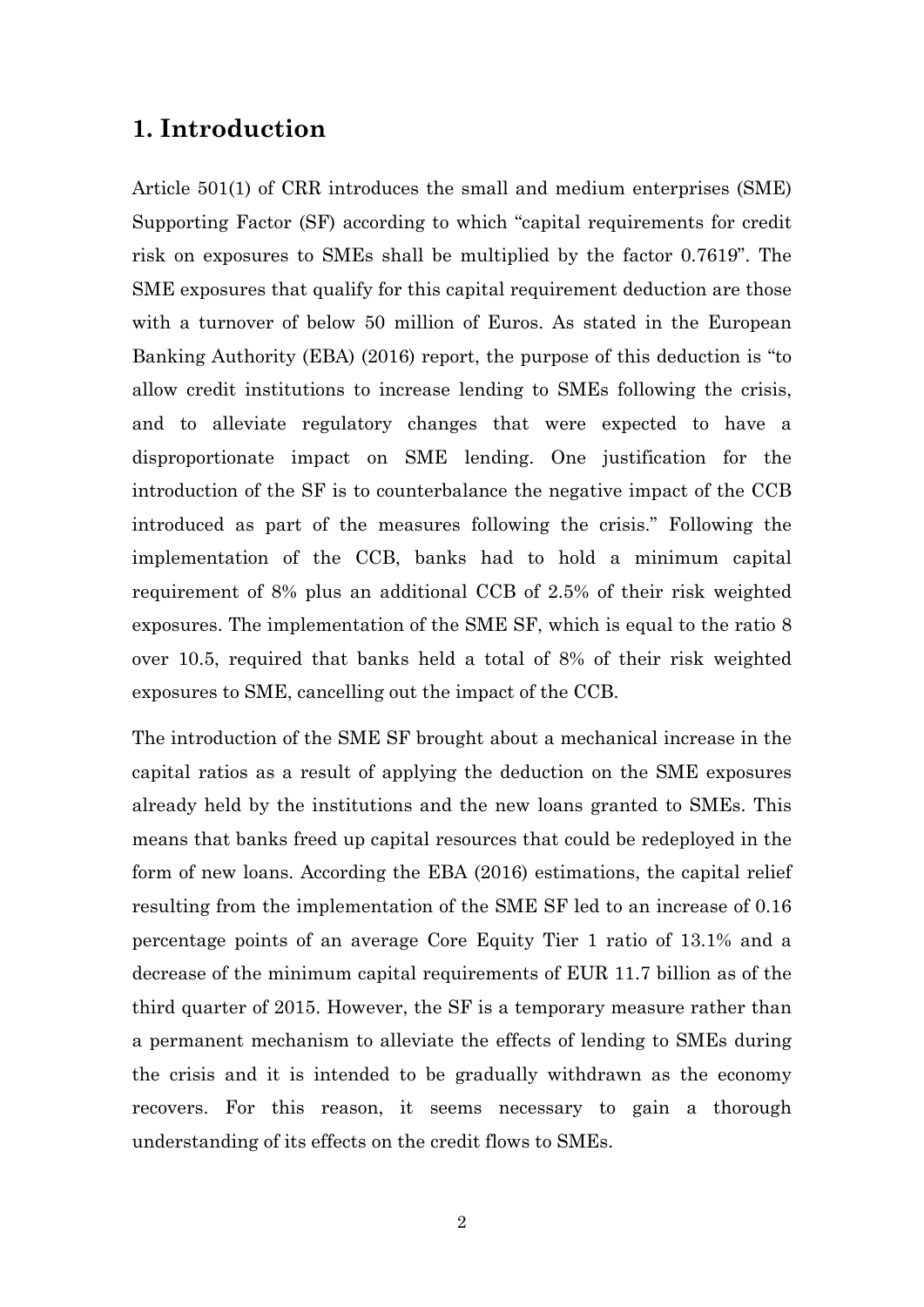Our paper aims to contribute to the discussion on the need and effectiveness of the SF on SME lending by answering the following questions. Does the SF reduce the credit constraints suffered by the SME to obtain funding? Is the SF more effective for specific types of SME? Our analysis based on the Survey on the Access to Finance of Enterprises (SAFE) documents an ease in credit constraints faced by medium-sized firms before the introduction of the SF. As a complementary experiment, we conduct an analysis based on Spanish bank-firm matched micro-data in which the treatment group consists of firms that, according to their exposure to each specific bank, are effectively eligible for the application of the SF. By means of this experiment, we document that credit flowed more to those medium-sized firms whose loans were able to benefit from the SF, thus supporting its effectiveness.

There is extensive literature studying the effect of capital requirements on bank lending. Although higher capital requirements enhance financial stability and make bank lending more stable over time, they could also damage credit supply leading to a significant credit contraction. Indeed, an increase in capital requirements is most likely to lead to credit supply contraction (Francis and Osborne, 2009; Cosimano and Hakura, 2011; Hyun and Rhee, 2011; Aiyar, Calomiris, and Wieladek, 2014; Aiyar et al, 2014; Bridges et al., 2014; Schoenmaker and Peek, 2014; Fraisse, Lé, and Thesmar, 2015; Mésonnier and Monks, 2015; De Jonghe et al, 2016; among others). This effect is found to be sizeable in some studies such as Fraisse, Lé, and Thesmar (2015). They use loans extended by French banks to French firms over the 2008-2011 period and report that an increase of one percentage point in capital requirements reduces lending by 10%. This effect is especially harmful during the recent crisis and particularly so for small firms, which are highly dependent on bank lending, and even more problematic if the banks have low capital ratios and have recorded losses on financial assets (Popov and Udell, 2012). The scenario we are analyzing is the one in which the SF offers a capital requirement deduction from the existing and new loans to SMEs. In this context, we document that banks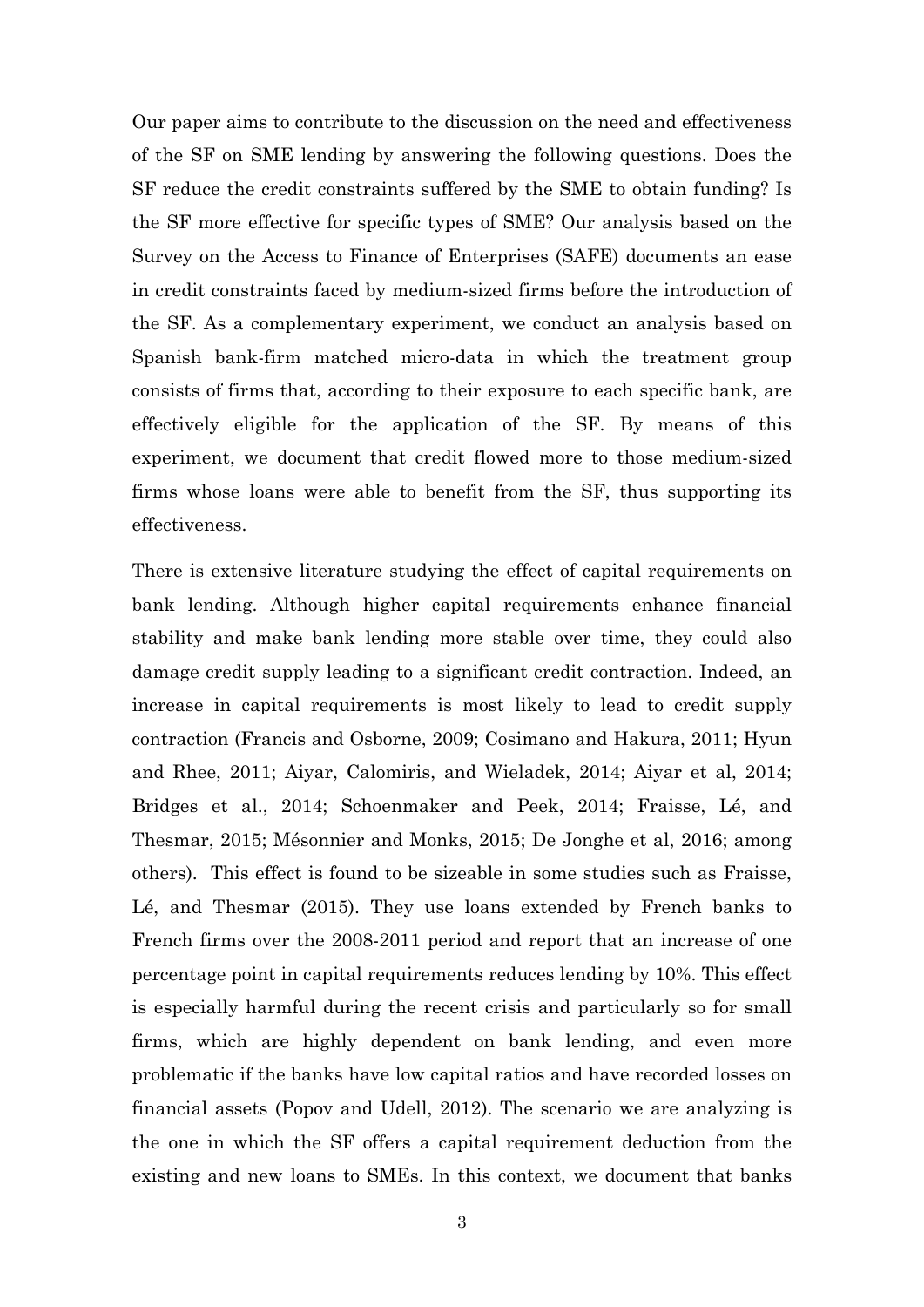increased lending to a specific segment of SMEs that led to lower capital requirements: medium-sized firms.

Besides the role of capital requirements on lending, there is another line of research that examines the impact of capital requirements on bank risktaking. One stream of this literature supports the idea that under certain circumstances capital requirement is effective in controlling risk-taking incentives (Furlong and Keeley, 1989; Rochet, 1992; Repullo, 2004). More concretely, Berger and Udell (1994) and Albertazzi and Marchetti (2010) note that when banks face higher capital requirements they cut lending to the riskier borrowers. De Haan and Klomp (2012) find that capital regulation reduces 'capital and asset risk' of banks and Barth et al. (2004) document that banks facing more stringent capital regulations have fewer nonperforming loans. However, another stream of the literature states that more stringent capital regulation may lead to higher bank risk-taking (Blum, 1999) although this could depend on the initial capital position of banks and the stringency of the capital rules (Calem and Rob, 1999). We add to this literature, examining a regulatory change that alleviates banks capital ratios and show evidence which suggests that lower capital requirements do not necessarily lead to higher risk taking. In fact, we reveal that less stringent capital requirements led to lower risk taking given that credit flowed to medium-sized firms, which are known to be less risky than micro-small firms (see EBA, 2016). Moreover, credit flowed more to mediumsized firms than to other larger firms whose loans were able to benefit from the SF but which were less productive than medium-sized firms.

In 2014, there were 22.3 million active SMEs in the non-financial business sector of the European Union (EU). These firms employed almost 90 million people and generated more than EUR 3.7 trillion in added value. SMEs can only access capital through banks and so they are highly vulnerable to banking crises compared to firms with alternative sources of capital (Chava and Purnanandam, 2011). This evidence emphasizes the role of SME finance in real economic activity and the negative effect that credit rationing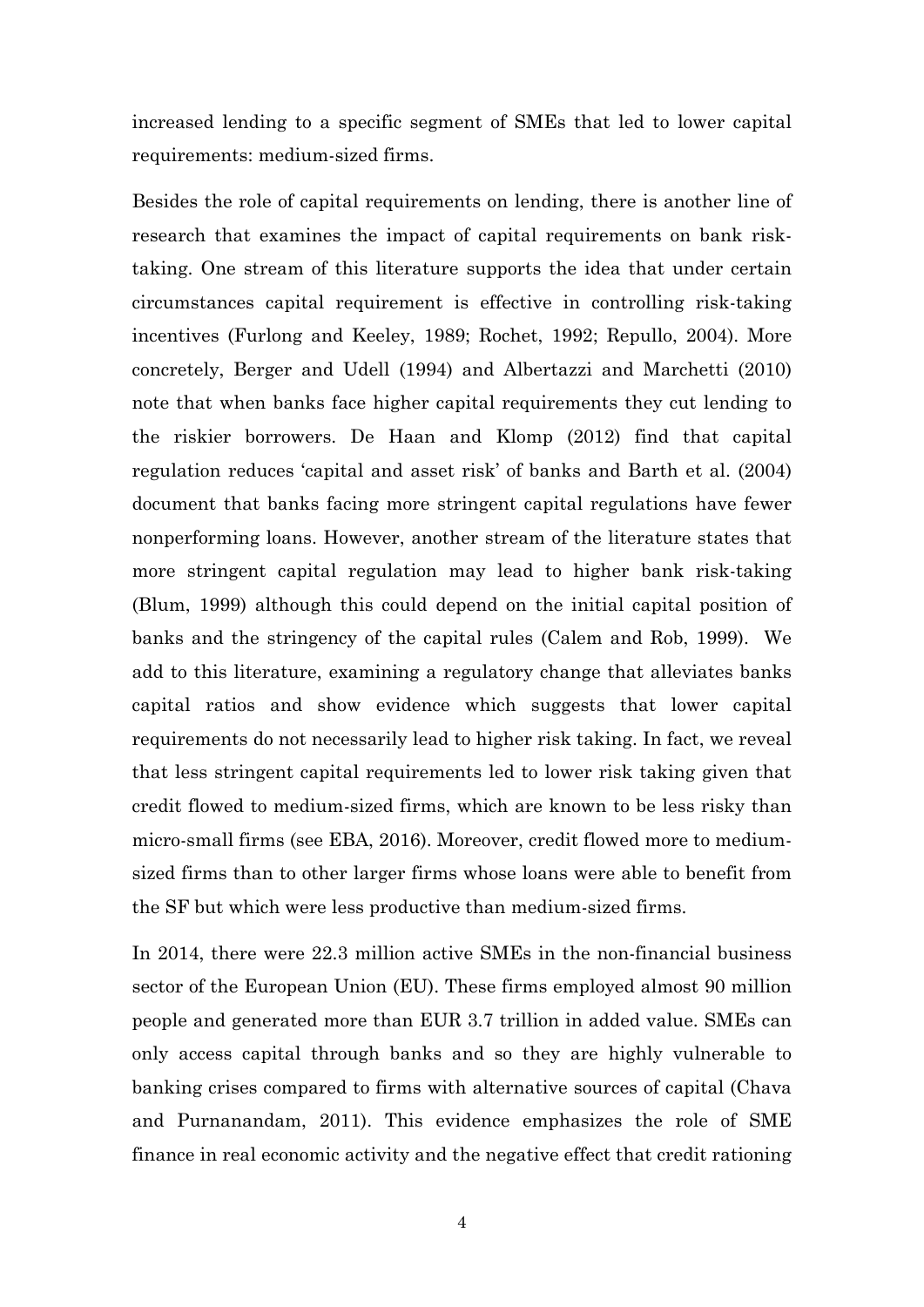could have on it. Thus, Duygan-Bump, Levkov, and Montoriol-Garriga (2015) find that small businesses were laying off workers in the 2007-2009 recession in the United States due to credit constraints. Given the importance of SMEs in the real economy our analysis suggests that the decision to eliminate the SF should be carefully reviewed given that its positive effects on SMEs access to funding could vanish, ultimately affecting employment and investment.

The existing evidence on the effectiveness of the SF is rather mixed. EBA (2016) conducted an exercise to evaluate the effectiveness of the SF and failed to "identify any increase in access to finance for SMEs relative to large firms following the introduction of the SME SF". As a response to the EBA discussion paper, the European Banking Federation performed a descriptive analysis according to which it is not obvious that the effect of the Supporting Factor is so negligible. In this context, our paper studies in detail all the factors associated with the implementation of the SF to conduct further and new analyses which provide fresh evidence which make its positive effects on SME lending clearly visible. We document that this effect is not consistently positive across the different groups of SMEs due to its heterogeneity. Specifically, the SF contributes strongly to alleviating credit rationing faced by medium-sized firms but not by micro/small firms; consistent with the idea that banks optimize their regulatory capital by granting loans to those SME that require less capital (i.e., with lower RWA) and which, moreover, present less risk. Our results are also consistent with those presented in the Bank of Spain Financial Stability Report 05/2014, obtained from data from Spanish banks and firms.

From a different angle, Dietsch et al. (2016) find that the SF may be justified for SMEs in the Advanced Internal Rating Based (IRBA) corporate exposure class, given that the current IRBA calibration is conservative compared to the riskiness of these exposures. The authors find that it is also justified under the Standardized Approach (SA) for both corporate and retail exposure classes. Our results, complemented with the ones obtained by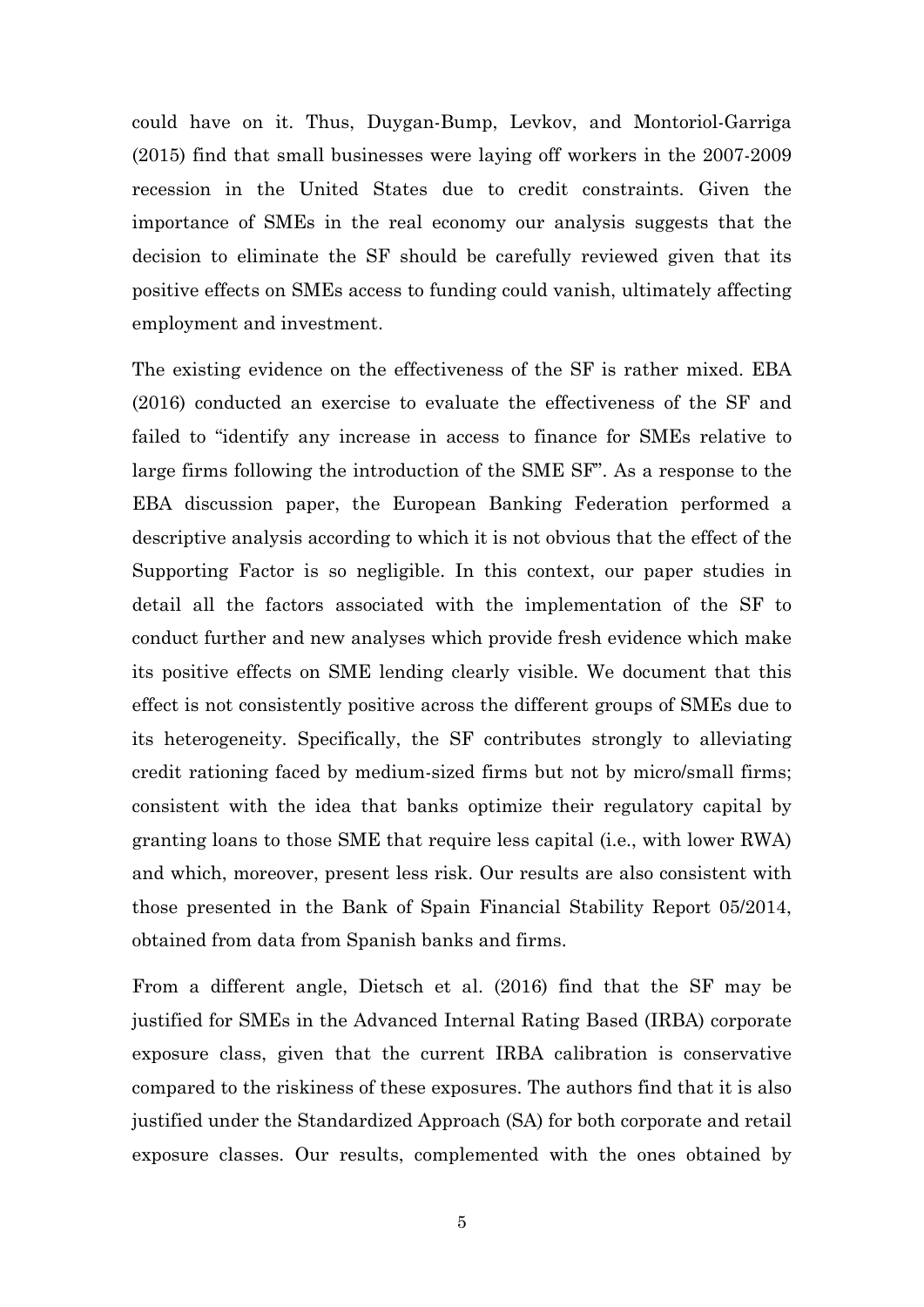Dietsch et al. (2016), provide detailed evidence supporting the correct functioning of the SF and give support for its implementation and maintenance. However, it is essential to monitor its effectiveness to understand how it is currently functioning. Some potential variations could be considered based on the firms to which it applies or on the threshold with regard to the limit of the amount owed for its application. In addition, further measures are needed to guarantee the extension of lending to all types of SMEs (i.e., not only medium-sized firms).

The remainder of this paper is organized as follows. Section 2 describes the data and the main variables employed in our analysis. Section 3 presents the methodology and the baseline results on the impact of the SF on the SME lending. Section 4 provides additional evidence on the role of the SF. Section 5 contains the results for an experiment based on Spanish bank-firm level data. Section 6 concludes.

### **2. Data**

#### **2.1. Sample selection**

Our primary dataset is the Survey on the Access to Finance of Enterprises (SAFE) conducted by the European Commission and the European Central Bank (ECB).<sup>[1](#page-5-0)</sup> This survey has been available since 2009 on a semiannual basis. Each wave collects information on the funding needs and financing constraints that companies faced in the six months under study. Since 2013, every year one wave is conducted by the European Commission at EU level (28 countries) while the other wave is conducted by the ECB for 11 Euro Area (EA) countries.[2](#page-5-1),[3](#page-5-2)

<span id="page-5-0"></span> <sup>1</sup> Examples of recent papers using SAFE to study firm's access to finance include: Casey and O'Toole, (2014) Ferrando et al. (2016a, 2016b), among others.<br><sup>2</sup> Before 2013, the European Commission carried out the first and the fifth waves (years

<span id="page-5-1"></span><sup>2009</sup> and 2011). The remaining six waves (i.e., waves  $2 - 4$  and  $6 - 8$ ) were conducted by the ECB.

<span id="page-5-2"></span><sup>3</sup> The 11 EA countries are: Austria, Belgium, Finland, France, Germany, Greece, Ireland, Italy, The Netherlands, Portugal and Spain.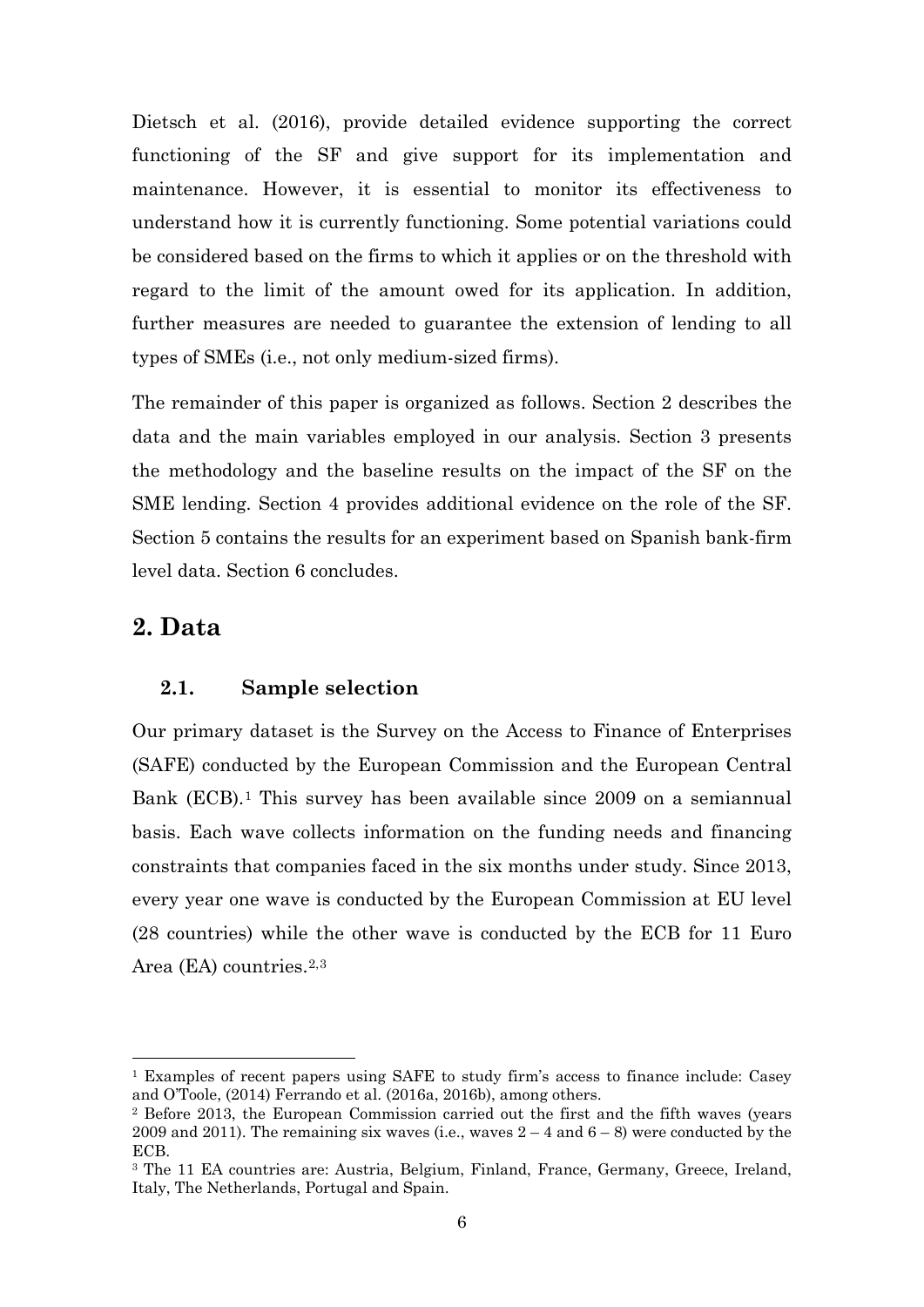Given that the SME SF was implemented in early 2014 in all EU countries apart from Spain (September 2013), we use three different samples for the analysis. The first one represents the baseline sample and consists of EU countries among which Spain is not included (EU-27). This sample consists of two waves: the ninth wave that covers the pre-SF period (April – September 2013) and the eleventh wave that covers the post-SF period (April – September 2014). We exclude Spain from this sample because the SME SF was implemented four months earlier than the other EU countries and the eighth and tenth waves (i.e., the waves that strictly define the preand post-SF period for Spain) are only available for the EA countries. We exclude the tenth wave because it covers both pre- and post-SF periods.

The second and third samples are used to conduct several robustness analyses and extensions. The second sample consists of EA countries among which Spain is not included for comparability reasons (EA-10). In this sample, we use the ninth and the eleventh waves for the pre- and post-SF period, respectively. The third sample is used for an extended analysis of the EA countries that allows us to include Spain (EA-11). In this sample we use the eighth and ninth waves for the pre-SF period (October 2012 – September 2013) and the eleventh and twelfth waves for the post-SF period (April 2014 – March 2015). Given that the SF was applied in Spain earlier than in the rest of Europe, we exclude the ninth wave for Spain.

Besides the effectiveness of the SF, credit supply and credit conditions could also be affected by the coetaneous non-standard monetary policies adopted by the ECB. Thus, in June 2014, the ECB announced the introduction of the Targeted Longer-Term Refinancing Operations (TLTROs) whose primary objective was to improve bank lending to the euro area's non-financial private sector. This program was designed in a series of eight operations conducted at quarterly intervals starting at the end of September 2014, just at the very end of the eleventh wave. Moreover, in the case that the TLTROs exhibit a positive effect on bank lending, they should similarly affect SMEs and large firms.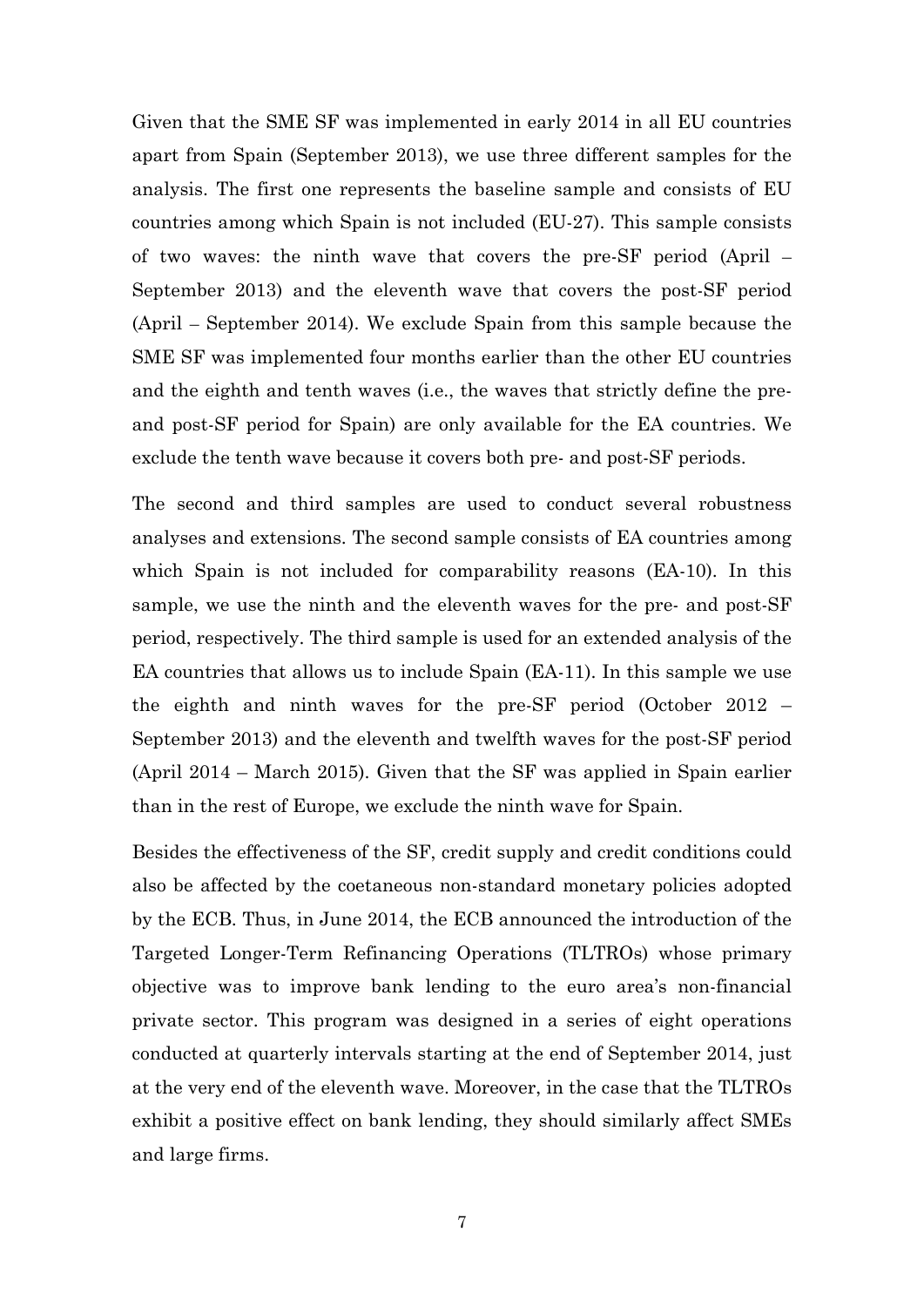In addition, in August 2012, the ECB announced that it would undertake OMTs in secondary, sovereign bond markets, aimed "at safeguarding an appropriate monetary policy transmission and the singleness of the monetary policy". In fact, Ferrando et al. (2016a) find that this program had an immediate positive impact on access to finance during the first six months after the announcement of the ECB's OMT program in countries that were affected more severely by the crisis.

Finally, in 2013, the EU adopted a legislative package to strengthen the regulation of the banking sector and to implement the Basel III agreement in the EU legal framework. This package applies as of 1 January 2014. The main changes with this package are the dramatic changes in the level of capital requirements and the quality of capital. Changes related to the quality of capital were implemented in 2014 (i.e., in conjunction with the SME SF) while most of the new provisions related to the level of capital are phased-in between 2016 and 2019. The effect of changes in the quality of capital could impact on the banks' cost of capital which is directly transferred in the form of higher interest rates. Thus, this policy should impact on credit demand but should not affect the banks willingness to lend to SMEs.

The implementation of these additional measures and programs that may have an impact on lending could blur the effects associated with the SF and make it difficult to disentangle the specific supply side shifts through econometric modelling. For that reason, and to avoid the results from being clouded by the role of those measures, we restrict the baseline sample and the corresponding analyses to the SAFE waves around the Supporting Factor (i.e., waves nine and eleven). By restricting the sample period to include just the waves immediately before and after the SF, we can be confident that the effect identified is that inherent to the SF.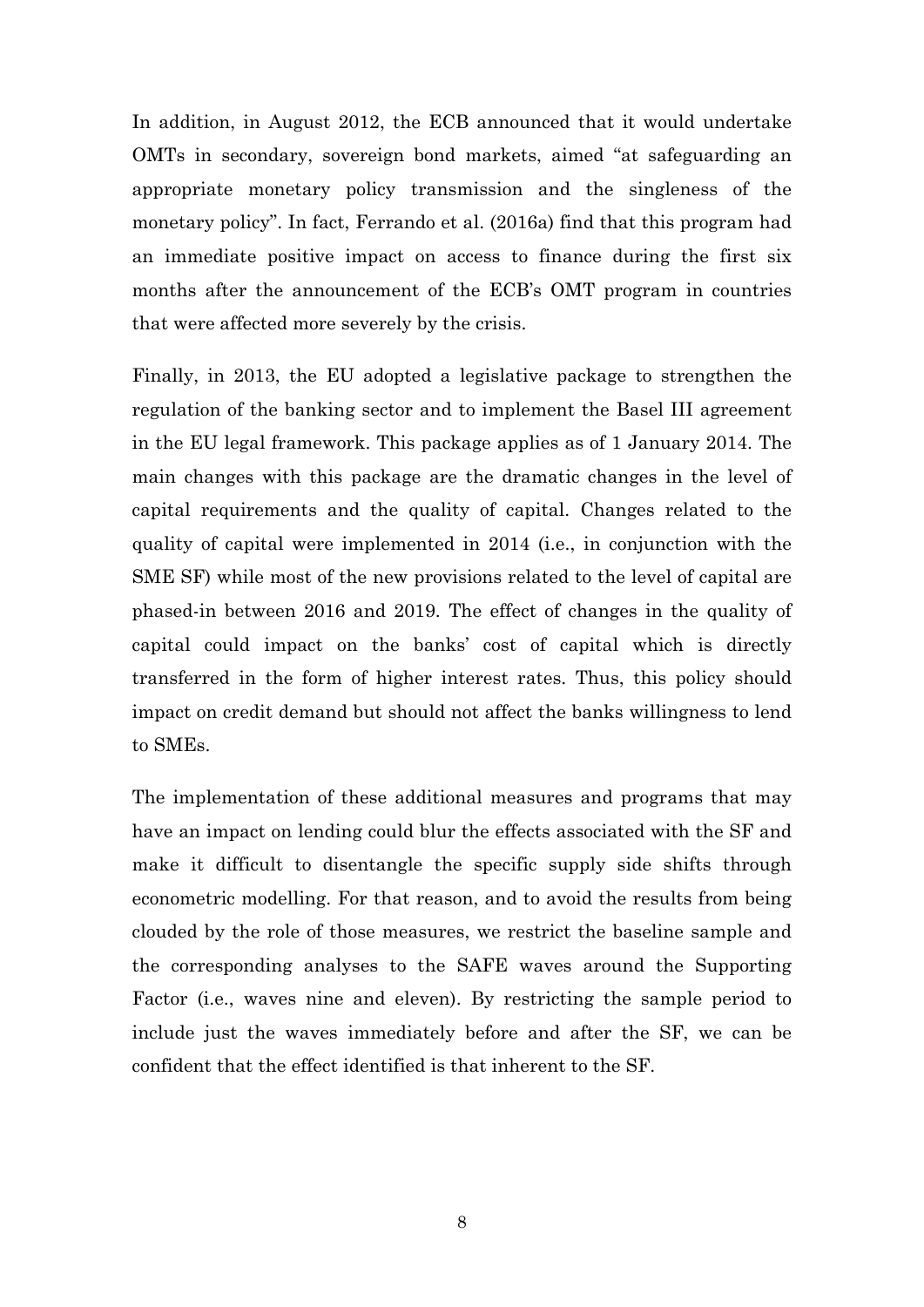### **2.2. Classification of firms according to their size**

We classify a given firm as an SME based on the European Commission Recommendation 2003/361/EC of 6 May 2003 according to which the category of SMEs is made up of enterprises which employ fewer than 250 persons and have an annual turnover that does not exceed EUR 50 million. The rest of the firms are considered as large firms according to this criterion. However, in the application of the SF large firms could benefit from the SF whenever their turnover does not exceed EUR 50 million. We exclude those firms from the baseline analysis in order to isolate the impact of the SF on SMEs. Otherwise, the treatment group would not be formed exclusively by SMEs or the control group would be contaminated by large firms that could be potential benefactors of the SF but that exhibit a low turnover. In addition, we exclude from the sample all listed firms because they have access to alternative sources of funding and those firms for which we do not have information either about the turnover or the number of employees and so, cannot be classified according to the size criterion. We deal with those large firms with access to the SME SF in Section 4.2 and with listed firms in Section 4.3 to provide further evidence and robustness on the effect of the SME SF.

### **2.3. Variables and descriptive statistics**

Table 1 reports the descriptive statistics for the three resultant samples depending on the coverage of countries detailed before. The statistics are obtained using weights designed to restore the proportions of the economic weight of each size class, economic activity, and country.<sup>[4](#page-8-0)</sup> The descriptive statistics are fully consistent across the three samples. Thus, we observe that around 70% of the firms in the three alternative samples can be classified as SMEs according to the European Commission Recommendation. The SME category is further split into two categories micro/small and medium-sized firms. The former category is composed of those enterprises which employ fewer than 50 persons and whose annual

<span id="page-8-0"></span> <sup>4</sup> These weights are provided by SAFE.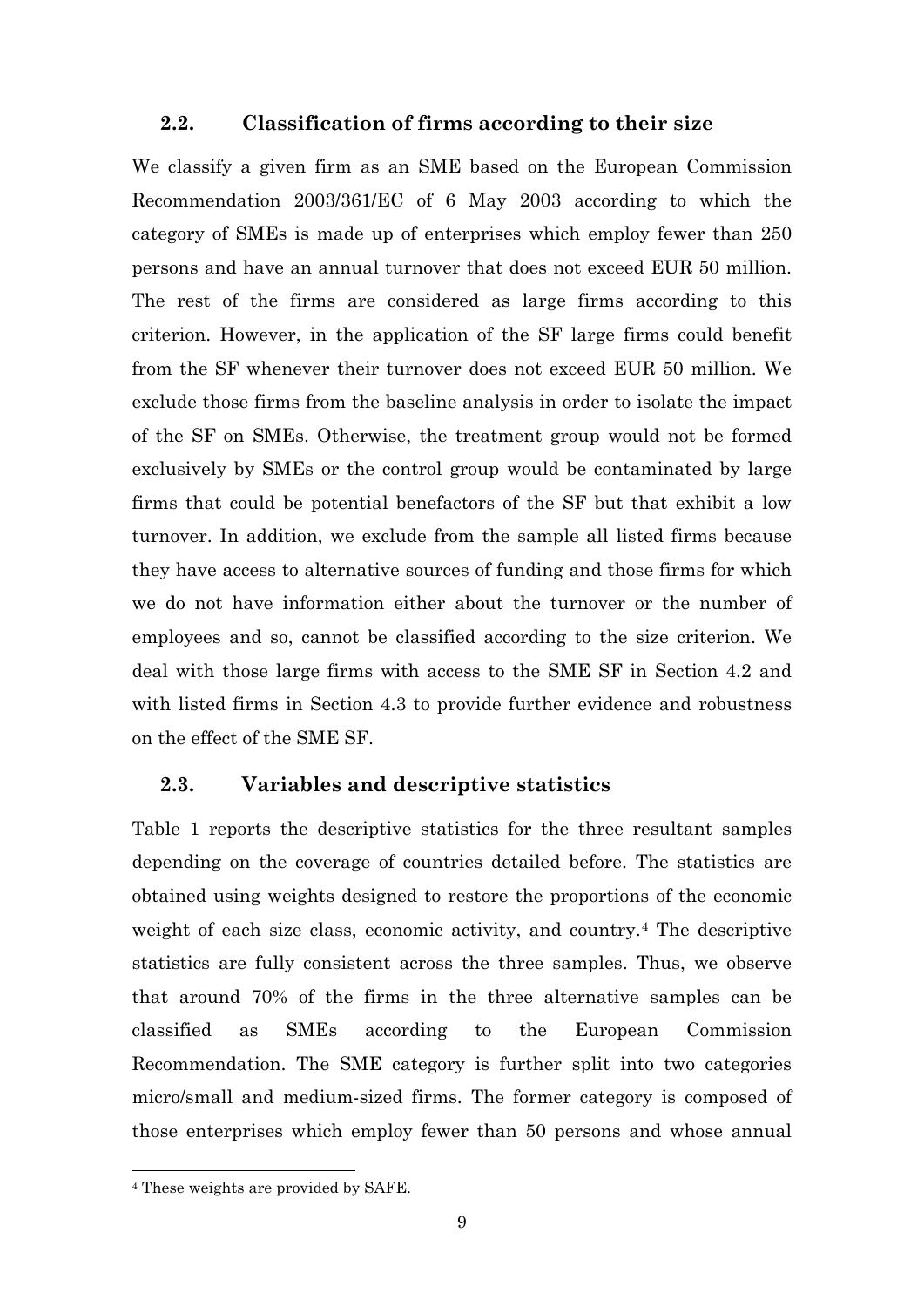turnover does not exceed EUR 10 million whereas the medium-sized category consists of the rest of the SMEs. Around 20% of the firms in the three alternative samples can be classified as medium-sized firms while around 50% of the firms are micro/ small firms.

#### [Insert Table 1 here]

The baseline analysis focuses on those firms that apply for a loan or for a credit line (or both). Thus, we exclude those firms that do not apply for a loan or credit line, reject them because they are too costly, or those for which the resolution is still pending or missing. This is to guarantee that our analysis evaluates the effects of the SF implementation exclusively from the supply side rather on self-rationing. The dependent variable in our analysis (*D. Credit Constrained*) is a dummy that equals one when the firm is constrained and zero otherwise. A firm is considered as constrained whenever it receives less than 75% of the requested amount (including total rejection) in any of the contracts. Hence, the unconstrained firms are those companies that apply for a loan or a credit line and received more than 75% of the amount requested. As can be observed in Table 1 for the three alternative samples, around 19% of the firms are constrained in the three alternative samples.

Our benchmark constraint is the same used in Casey and O'Toole (2014). Thus, the firms whose loan application was accepted by the bank but refused it because it was too costly are excluded from the sample because their decision depends on the loan conditions (i.e., the banks offer a loan at high interest rate or a rate that is higher than expected). In agreement with Casey and O'Toole (2014) if a given firm turns down a loan, claiming that the interest rate offered was too high, it may indicate that they do not have positive net present value investment projects that can be undertaken profitably at the current market cost of capital. So, this constraint captures firm's credit constrained through price-based rationing by banks, but not quantity. Indeed, only 3% of the companies refused the loan/credit line because it was too costly. The firms that do not apply for a loan/credit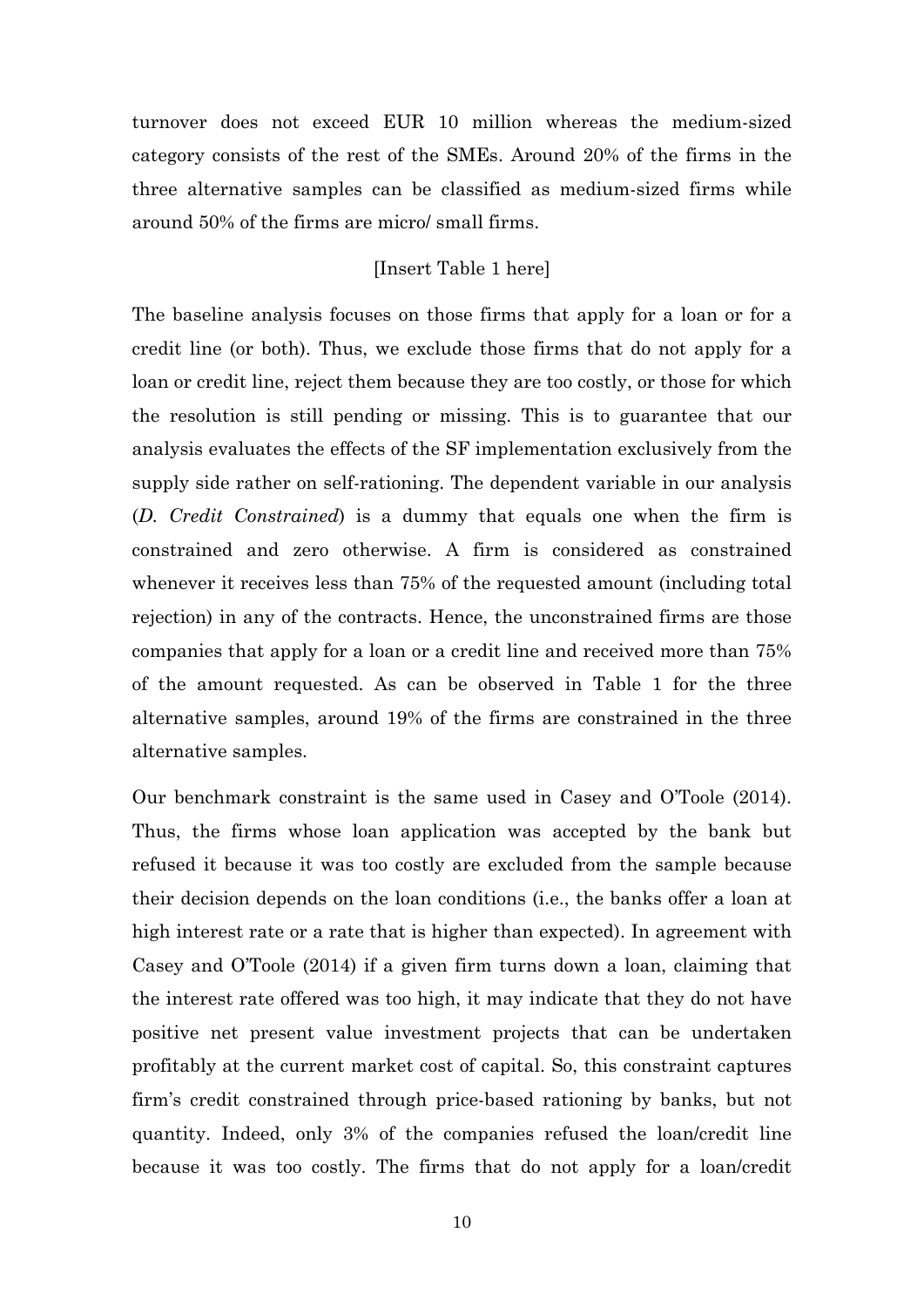because of possible rejection are excluded because this decision depends on demand conditions and it is not necessarily related to the supply itself, which makes it difficult to conclude that the SME SF had any effect on the bank decision to grant a loan. Moreover, it is very difficult to claim that the SMEs were aware of the existence of the SF, and the potential advantages that it could have on their access to credit and their credit supply.

We use a set of dummy variables to capture different firm characteristics. Concretely, we use three dummy variables corresponding to four intervals referring to the firm age: less than 2 years, between 2 and 5 years, between 5 and 10 years, and more than 10 years. Besides the firm age, this variable can be understood as a proxy for relationship lending since the older firms are more probable to have had previous interactions with the bank. We use two dummy variables that define the nature of the firm: individual or family firm and autonomous. The first one distinguishes between individual or family firms and other type of firms. The second variable distinguishes between autonomous profit-oriented enterprises and subsidiary firms. According to Table 1 and as expected, given the dominance of SMEs, most of firms in the sample are individual or family firms (83%) and autonomous profit-oriented enterprises (90%). To control for the firm credit quality we use a series of dummy variables that take value one in the case that the firm capital or the firm economic outlook have improved, and zero otherwise. In addition, we use two dummy variables that are equal to one in the case that the firm credit history (interest expenses) deteriorates (decreases) and zero otherwise.[5](#page-10-0) We observe from the three alternative samples that around 30% (19%) of firms improved their capital (firm economic outlook) while around 24% of firms benefited from lower interest expenses. In addition, only 16% of firms suffered from the deterioration of their credit history.

We also include a set of country specific variables that enables us to control for the country economic activity and the main characteristics of the

<span id="page-10-0"></span><sup>&</sup>lt;sup>5</sup> The interest expense is defined as the difference between the interests that the firm pays for its debts minus the interest the firm receives for its assets.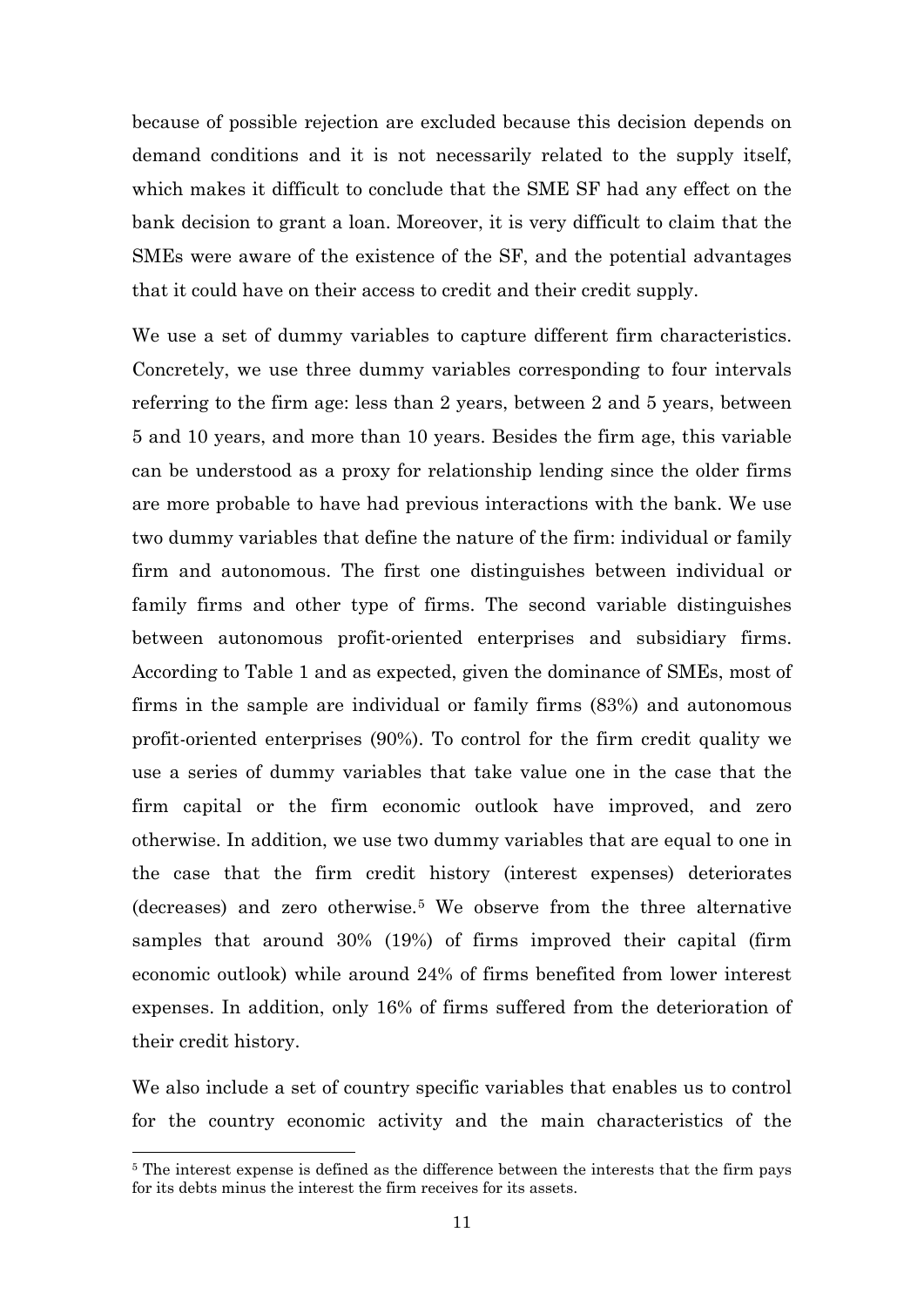banking sector. Concretely, the economic activity is proxied by the GDP growth and the leverage of the private sector measured through the private debt to GDP ratio. The banking sector is characterized in terms of its efficiency through the cost-to-income ratio and its riskiness measured from the problem loans to gross customer loans. We observe sizeable differences across countries. For example, the leverage ratio ranges from 52% (Lithuania) to 328% (Luxembourg), the non-performing loans ratio ranges from 1% (Sweden) to 36% (Bulgaria) whereas the efficiency ratio ranges from the 38% (Malta) to 94% (Slovenia).

The SAFE survey also provides information relative to the sector in which the firms operate. Firms are classified in four sectors: industry, construction, trade and services. According to the published results of the survey for the ninth and eleventh waves, around the 34% of firms belong to the sector services; industry and trade sectors cover around 27% of firms each; while 11% of firms belong to the construction sector. However, in the application of the statistical disclosure controls, microdata is anonymized for large firms. Thus, while we observe the sector of individual SMEs, this information is not available for large firms. For that reason, we do not use the sector in the baseline analysis as an additional control variable in the form of fixed effects; given that besides the sectorial effect it could reflect a size effect that is the one we aim to capture in our analysis with the variables defined for such purpose.<sup>[6](#page-11-0)</sup>

### **3. Methodology and Results**

# **3.1. The effect of the Supporting Factor on SMEs access to credit**

We first study the impact of the SF on SME lending based on an analysis in which the treatment group consists of SMEs whereas the control group consists of large firms that are not affected by the SF. Thus, we evaluate

<span id="page-11-0"></span> <sup>6</sup> The sector will be employed in a later analysis based on the specific matching estimation technique to confirm the robustness of our results to its use.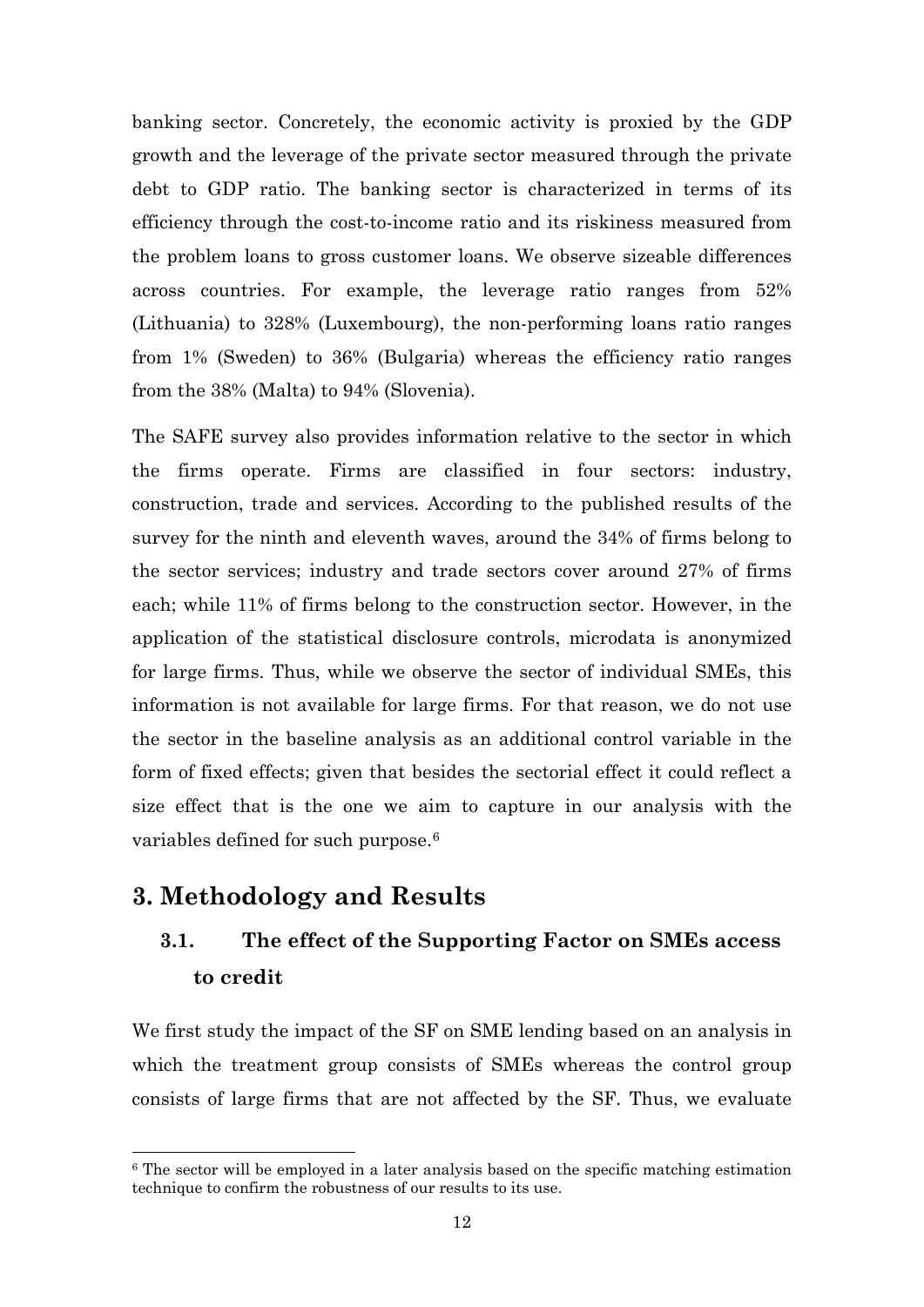how the application of the SF leads to a change in lending to SMEs relative to large firms, to which the capital discount is not applicable. The dependent variable *D. Credit Constrained* is regressed on a dummy variable that takes value one for SMEs and zero otherwise (*SME*), a dummy that is equal to one after the implementation of the *SF* and zero before that event, the interaction of these two dummy variables, and a series of firm characteristics, country characteristics, and country (*j*) fixed effects:

#### D. Credit Constrained<sub>iit</sub>

$$
= \alpha + \beta_1 S M E_i + \beta_2 S M E_i \times S F_t + \beta_3 S F_t + \Gamma F \text{irm Charcts}_{it} \tag{1}
$$
  
+  $Y \text{Country Charcts}_{jt} + \Phi_j + \epsilon_{ijt}$ 

where the coefficient  $\beta_2$  can be interpreted as a difference-in-differences estimator. The characteristics of firm *i* that appears in the wave conducted at time *t* include age, firm nature, and firm proxies of creditworthiness. The county characteristics refer to the economic activity and the banking sector characteristics at time  $t<sub>i</sub>$ <sup>[7](#page-12-0)</sup> while the term  $\Phi_i$  corresponds to a matrix that contains country fixed effects. The country specific variables and the fixed effects help us to control for specific supply factors affecting all the firms in a given country. Equation (1) is estimated using a weighted least squares (WLS) regression.[8](#page-12-1) The standard errors are clustered at country-wave-SME (SME and large firms) level.[9](#page-12-2)

This methodology enables us to analyze whether the banks changed their loan policy after the introduction of the SF, increasing their lending to

<span id="page-12-0"></span> <sup>7</sup> We consider the whole banking sector of a given country because contrary to the tightening of monetary policy, which mainly affects small banks, the tightening of capital requirements reduces the supply of lending by both small and large banks (see Aiyar, Calomiris, and Wieladek, 2016).

<span id="page-12-1"></span><sup>8</sup> Other papers based on SAFE survey such as Ferrando, et al. (2016a, 2016b) also use weights to obtain summary statistics and in their regression analysis.

<span id="page-12-2"></span><sup>9</sup> Similar results are obtained using robust standard errors, clustered standard errors at country level or country-wave level. We opt for the clustered standard errors at countrywave-SME level as the baseline specification following Rogers' (1993) seminal work, which suggests that no cluster should contain more than five per cent of the data. In addition, Nichols and Schaffer (2007) suggest that the data should have at least 20 balanced clusters or 50 reasonably balanced clusters. While in the EU-27 sample the bias of the country cluster standard errors could be potentially limited; the bias for the other two samples, with a much lower number of countries, could be especially pervasive since any of the above mentioned conditions is satisfied.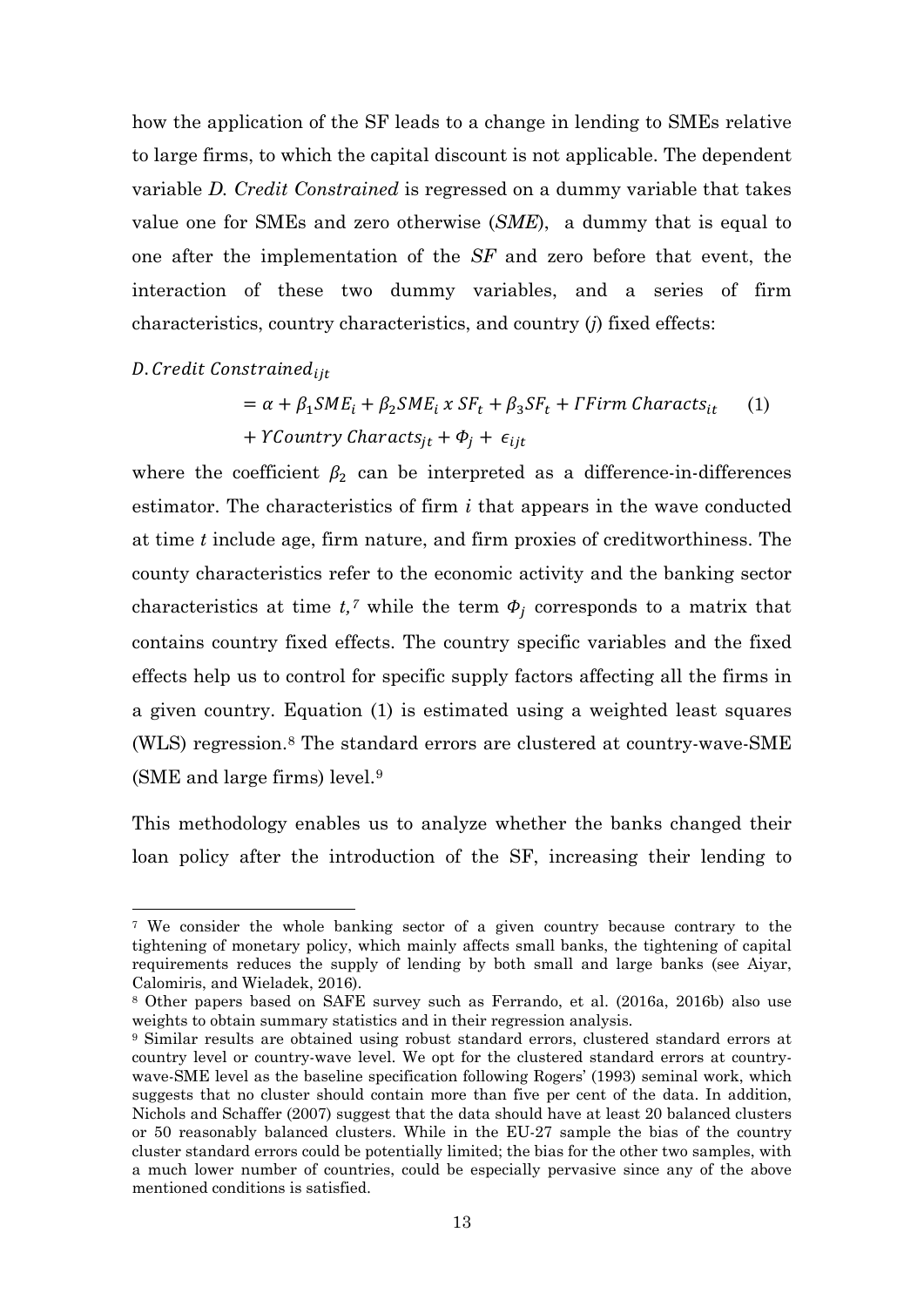SMEs. This hypothesis is similar to the one tested in the EBA (2016) report on the SME SF. EBA's (2016) differentiates between the EU and EA samples and uses the SAFE database. However, there are several differences worth mentioning between our study and that conducted by the EBA. One of the differences between the analyses is the time period. While we restrict our analysis to the waves before and after the implementation of the SF, the pre-SF period in the EBA report consists of all waves from the fifth to the ninth (i.e., April 2011 - September 2013) whereas the post-SF period corresponds to the eleventh and twelfth waves (i.e., April 2014 - March 2015).<sup>[10](#page-13-0)</sup> The pre-SF used in the EBA report is significantly longer than the one in our study. In addition, the period around the SF was especially intense in terms of the use of non-standard measures such as the announcement and implementation of the two 3-year Longer-Term Refinancing Operations (LTRO) or the announcement of the OMT that could have affected lending activity. A second difference is the treatment of micro/small and medium-sized firms given that the EBA (2016) report relies only on the turnover criteria. This leads to the inclusion in the group of SMEs of firms that, according to the European Commission Recommendation, are large firms (more than 250 employees) but with a turnover of lower than 50 million EUR and so, potential beneficiaries of the Supporting Factor. However, these firms are in essence large firms with low turnover and probably are not the best candidates for banks to grant loans. In addition, our study differs from the EBA (2016) report in some estimation technicalities. In the interest of an easier interpretation of the estimates, the model is formulated as a linear probability model (LPM) instead of a probit model as in the EBA report.[11](#page-13-1) In our view, these differences could cloud the identification of the impact of the SME SF and so, could explain any difference in terms of the results obtained in both studies.

<span id="page-13-0"></span> <sup>10</sup> Wave nine is excluded for Spain.

<span id="page-13-1"></span><sup>11</sup> In this sense, Ai and Norton (2003) document that the magnitude of the interaction effect in nonlinear models (e.g., probit model) does not equal the marginal effect of the interaction term, and its statistical significance is not calculated by standard software.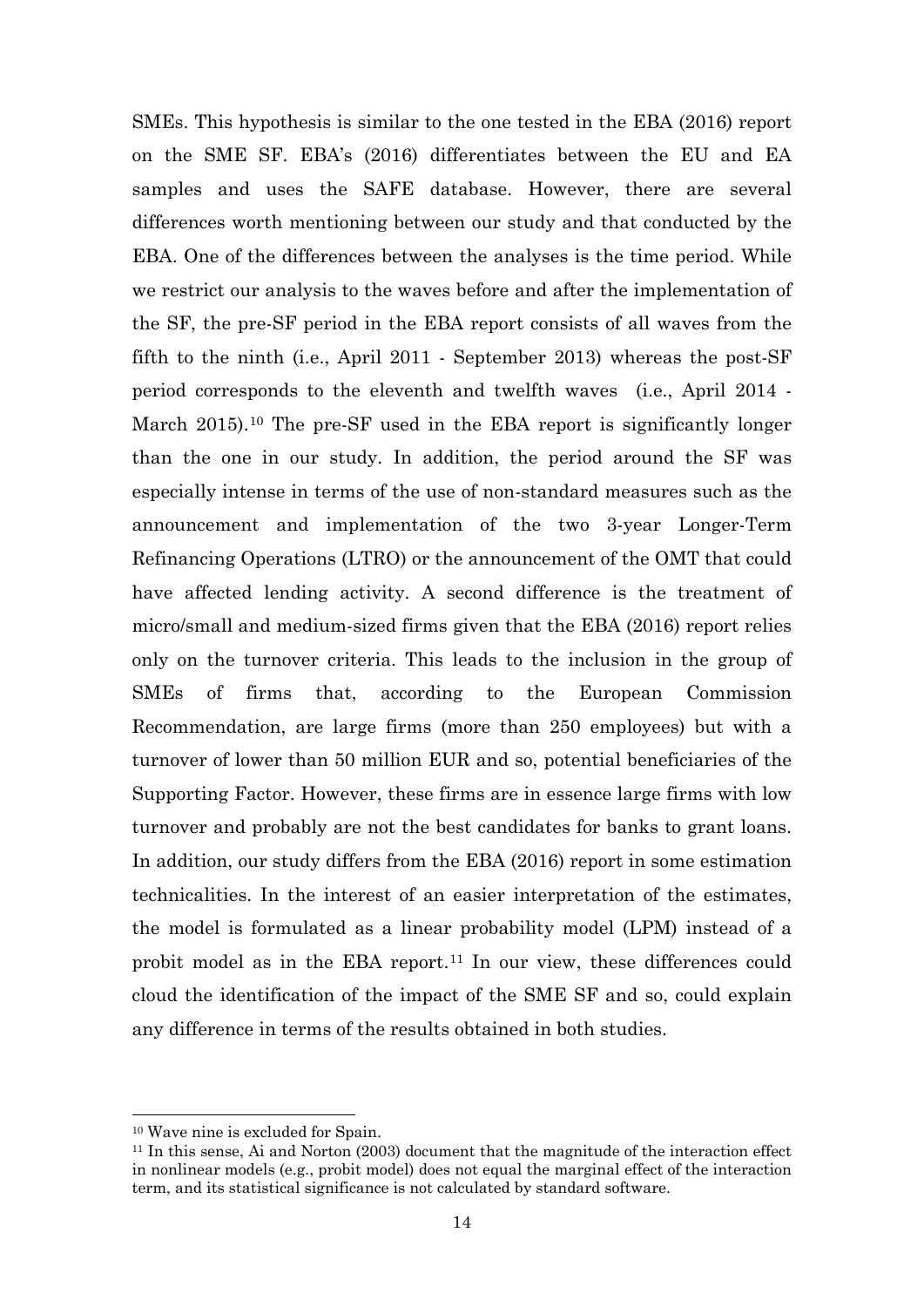Table 2 reports the results of the estimation of equation (1). Each column in this table refers to the three different samples considered in our analysis: EU-27, EA-10, and EA-11. Independently of the sample employed, we find that SMEs are significantly more constrained. Moreover, in line with the EBA report, we note that the SME SF does not have a significant impact on the SME group. Hence, the empirical evidence suggests that the SME SF has not eased the SMEs access to credit.

The dummy SF itself does not exhibit a statistically significant effect for the first two samples but it does in the sample that consists of EA-11 countries and two waves before and after the SF. As discussed in Section 2.1, the use of this sample leads to a pre-SF period that spans from October 2012 to September 2013, and so, the estimated coefficient is affected by the role of the announcement of the OMT that is consistent with a positive impact on lending on the three types of firms. This result reinforces the use of the baseline sample.

The coefficients obtained for the control variables also suggest some interesting findings. Thus, individual or family firms are significantly more constrained than the rest of firms. It is probably due to the reduced size of these firms but also to the existence of informational asymmetries that could limit the access to funding. The fact that the access to credit significantly improves as the firm becomes older confirms the previous statement given that firm age can be considered as a proxy for relationship lending. Certainly, the firm credit quality is also an important input for banks given that firms become more constrained as the economic outlook or their credit history deteriorates. Most of the country specific factors are not significant due to the presence of the country fixed-effects. Only the efficiency variable exhibits a positive and significant effect, suggesting that the less efficient banking systems tend to restrict credit to SMEs to a higher extent.

[Insert Table 2 here]

15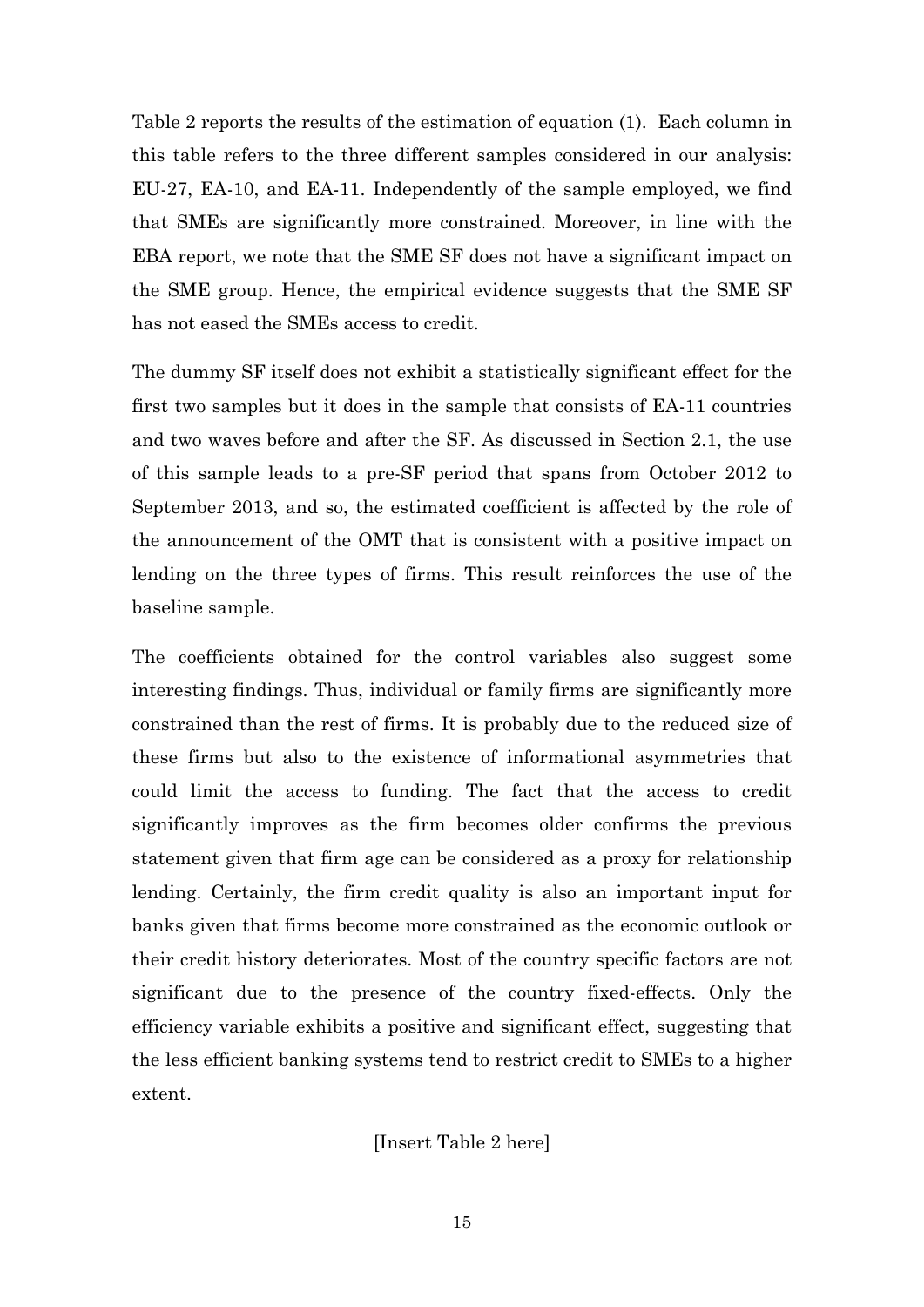## **3.2. The effect of the Supporting Factor depending on the SME size**

SMEs are not a homogenous group of firms in terms of their size, risk, and profitability among other features; neither, consequently, in terms of their access to credit. According to the EBA (2016) report, SMEs and large firm's riskiness show a cyclical pattern. During recessions, the indicators deteriorate for all firms, being more severe for small firms than for medium and large firms. In addition, medium-sized firms are relatively better performers. Although the group of SMEs is heterogeneous, banks benefit from the SF independently of whether they lend to micro/small firms or medium-sized firms. In light of the differences between firms according to their size, it appears plausible that banks do not treat micro/small firms as they do medium-sized firms and decide to benefit from the lower capital charge offered by the SF by lending to medium-sized firms. For this reason, it seems relevant to make a distinction between different types of SMEs.

We modify equation (1) by splitting the group of SMEs into two dummy variables depending on whether the firms are micro/small firms or mediumsized firms plus their interaction with the SF. Thus, we propose the following specification to disentangle the effect of the SF on the two groups of SMEs:[12](#page-15-0)

D. Credit Constrained<sub>it</sub>

$$
= \alpha + \beta_1 Micro/Small_i + \beta_2 Medium_i
$$
  
+  $\beta_3 Micro/Small_i \times SF_t + \beta_4 Medium_i \times SF_t + \beta_5 SF_t$   
+  $\Gamma$  Firm Charcts<sub>it</sub> +  $YCountry Charcts_{jt} + \Phi_j + \epsilon_{ijt}$  (2)

Equation (2) is estimated using a WLS regression with standard errors clustered at country-wave- size (micro/small, medium and large firms) level.

<span id="page-15-0"></span> <sup>12</sup> Section 4.5 provides additional evidence of this hypothesis by means of alternative estimation techniques.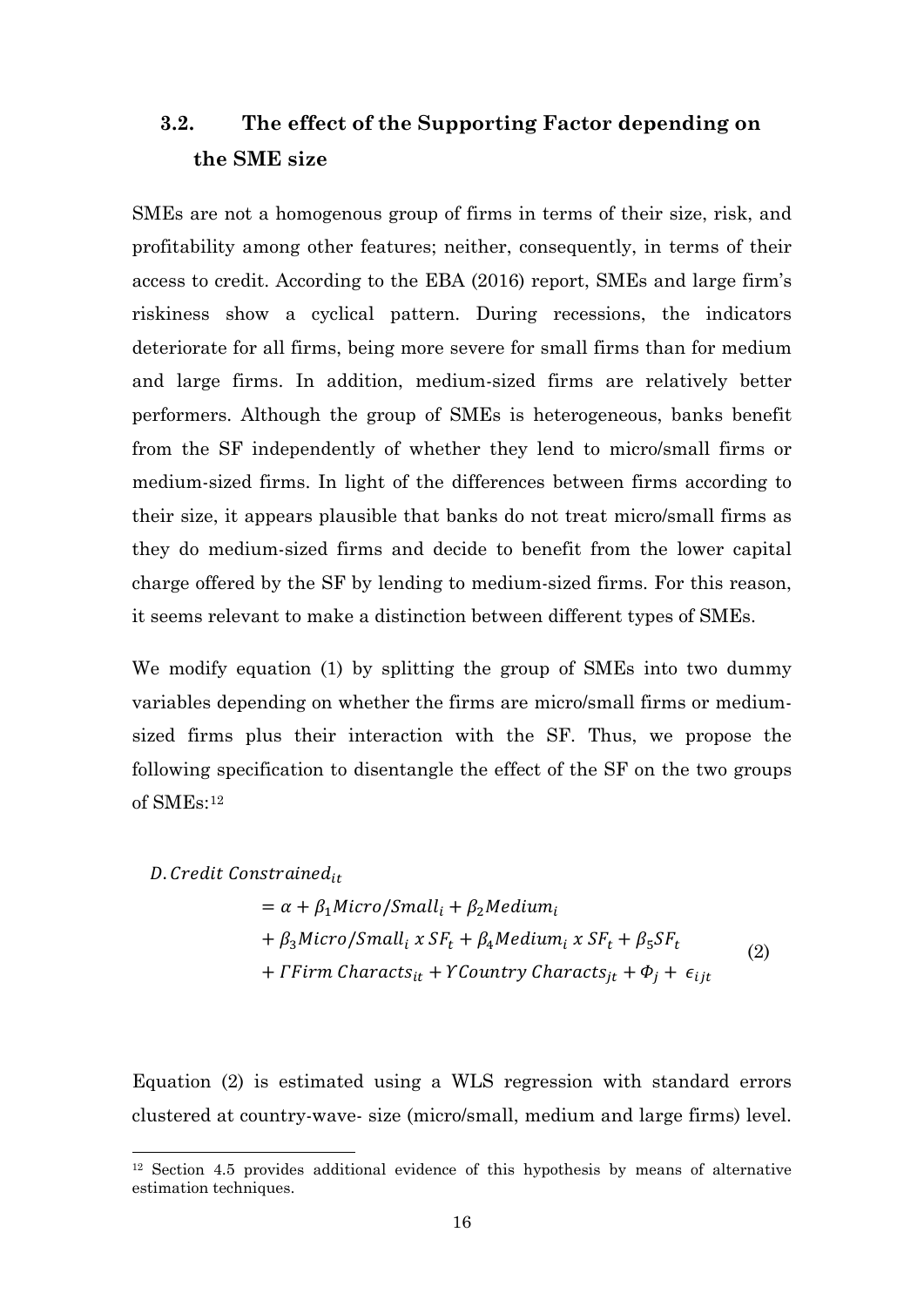Table 3 reports the results for the estimation of equation (2) for the three alternative samples: i) EU-27 countries (column (1)); ii) EA-10 countries (column (2)); iii) EA-11 using two waves to define the pre- and two waves to define the post-SF period (column (3)). In addition, we test the difference in the credit constraints between large firms and medium and micro/small after the introduction of the SF. To this end, we conduct an F-test to evaluate the linear combination of the coefficients obtained for the dummy variables referring to two types of SMEs and for their interactions with the SF dummy.

We find that micro/small and medium-sized firms were significantly more credit constrained than large firms before the introduction of the SF. However, credit rationing seems to be more severe for micro/small firms. These results are consistent for the three samples employed in our analysis. Specifically, when we use the EU-27 sample, the likelihood that micro/small firms face credit constraints is about 10% higher than for large firms whereas it is around 6.6% higher in the case of the other group of SMEs (i.e., medium-sized firms). This finding is in line with the fact that micro/small firms are riskier than medium firms, and hence, they are not treated equally to medium-sized firms by banks. However, we find that after the introduction of the SF, medium-sized firms are significantly less constrained than before the introduction of this policy. In fact, the probability of being credit constrained for large firms is 5% lower after the implementation of the SF. On the contrary, micro/small firms do not undergo a significant change with regard to the pre-SF period.

The last rows in Table 3 report the linear combination of the coefficients obtained for the dummy variables referring to two types of SMEs and for their interactions with the SF dummy. We observe that after the implementation of the SF, there are no significant statistical differences between medium and large firms in terms of credit constraints due to the beneficial effect that the SF had on the former. On the contrary, micro/small firms are more constrained than large firms before and after the appearance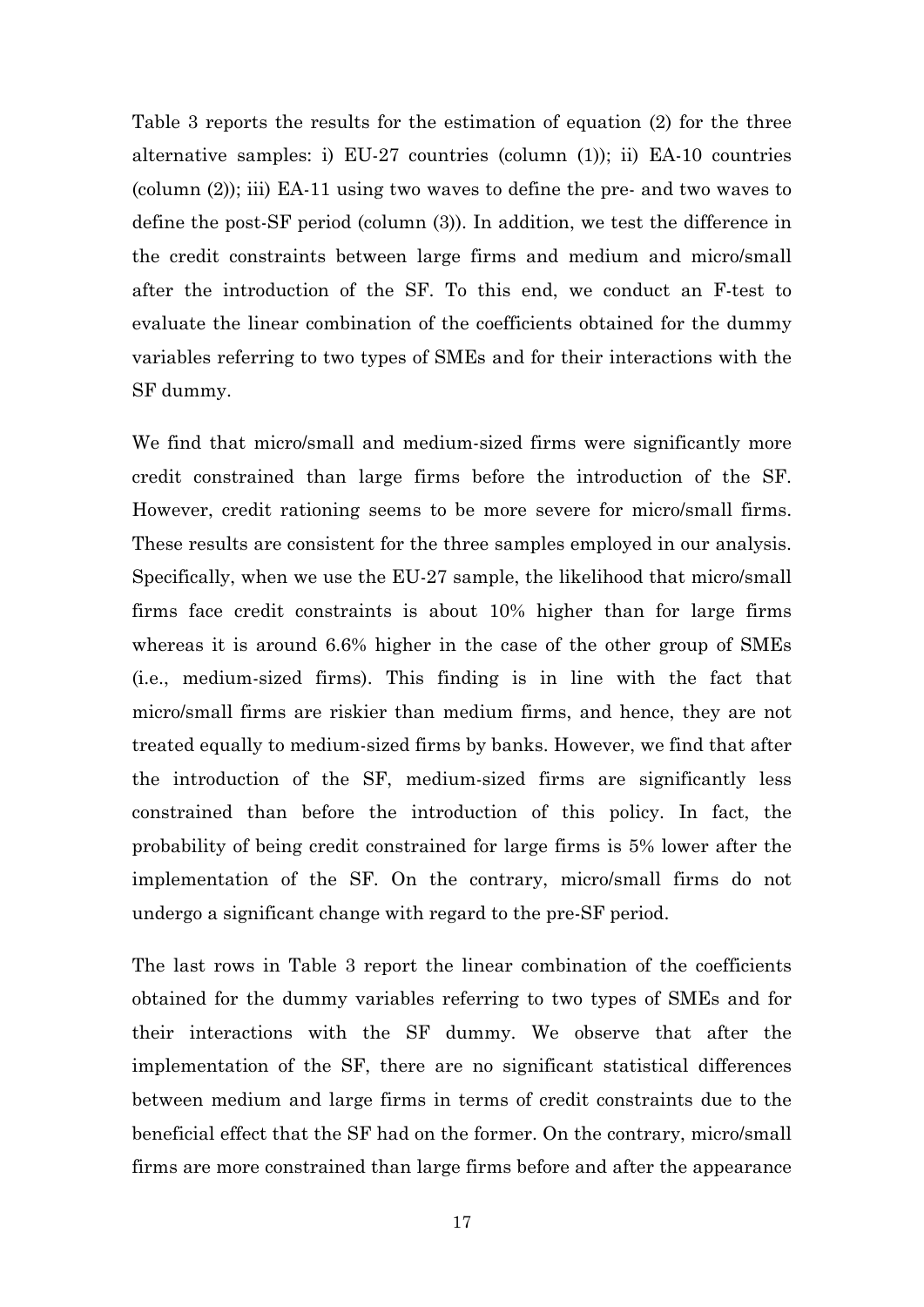of the SF in a similar order of magnitude. All these findings support the idea that banks tend to use the capital relief from the implementation of the SF to grant more loans exclusively to medium-sized firms but not to the whole spectrum of SMEs. The lower riskiness of medium-sized firms suggests that lower capital requirements do not necessarily lead to an increase in banks' risk-taking.

[Insert Table 3 here]

# **4. Additional evidence on the role of the Supporting Factor**

In this section we carry out a set of robustness tests and extensions to identify the impact of the SME SF. We first try to disentangle the effect of the SF being dependent on the loan size given that the SF is only applied when the exposure of the bank to the firm is below a given threshold. Second, in a separate analysis, we deal with those large firms with access to the SME SF (i.e., firms with more than 250 employees but with a turnover of below 50 million). Third, in a separate analysis, we examine the effect of the SF on listed firms that can obtain funding through financial markets. Fourth, we perform a similar analysis using alternative definitions of constrained firms. Fifth, we analyze the robustness of our results by means of alternative estimation techniques.

### **4.1. Dealing with loan size restrictions**

One may argue that previous results should be interpreted with caution given that it is not possible to identify exactly which SMEs benefited from the existence of the SME SF. To be able to benefit, the total amount owed to the lending institution should not exceed EUR 1.5 million. In the previous analysis we assumed that all loans granted to SMEs could benefit from the SME SF but this is not the case if the exposition exceeds that amount.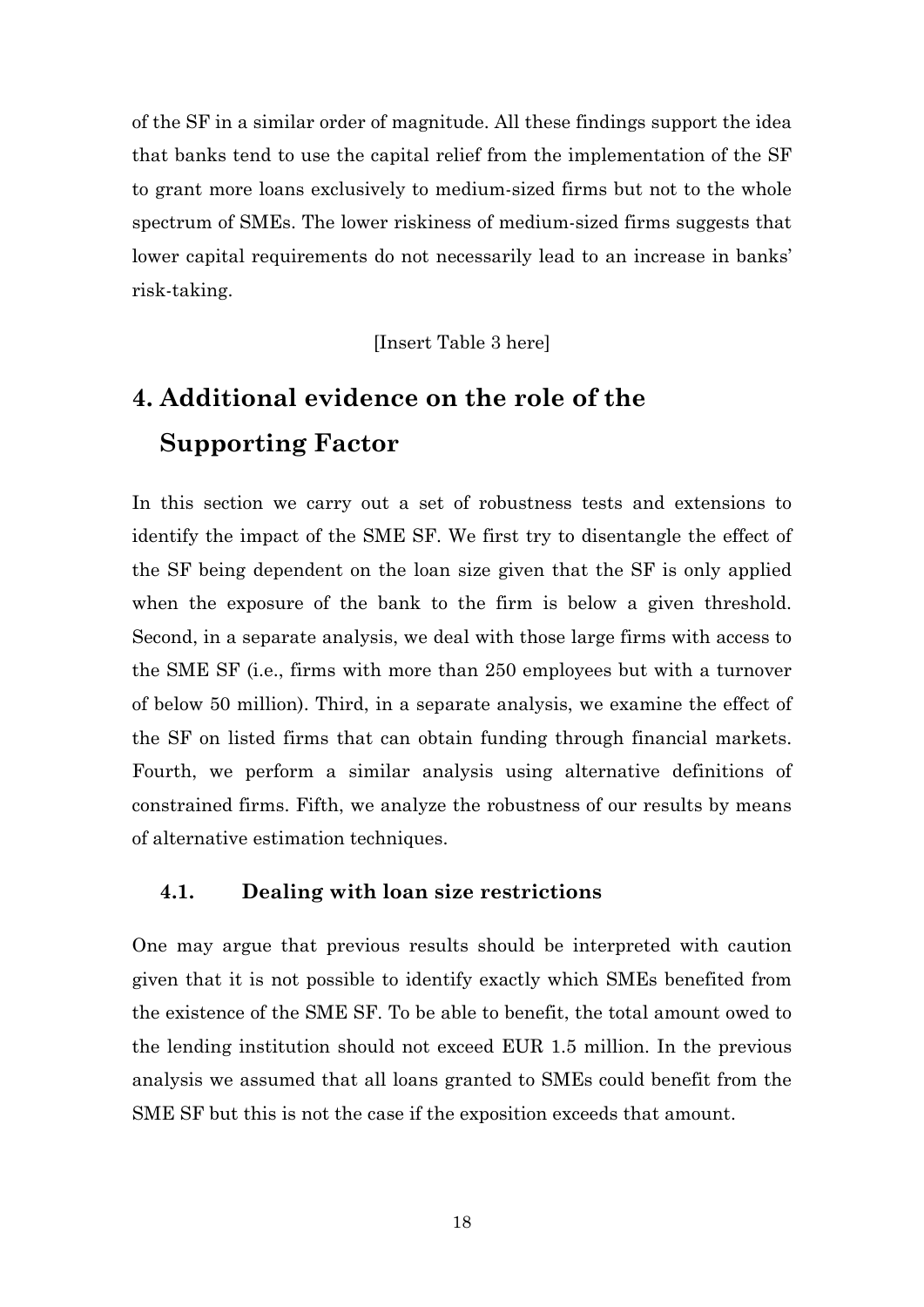For the eleventh wave onwards (i.e., post-SF period) the SAFE includes a question relative to the requested loan amounts. Thus, we now go one step further and extend equation (2) by splitting the micro/small and the medium categories for the post-SF period into two groups depending on whether they apply for a loan that exceeds EUR 1 million:[13](#page-18-0)

### D. Credit Constrained<sub>it</sub>

$$
= \alpha + \beta_1 Micro/Small_i + \beta_2 Medium_i
$$
  
+  $\beta_3 Micro/Small > EUR1M_iX SF_t + \beta_4 Medium$   
>  $EUR1M_iXSF_t + \beta_5 Micro/Small < EURIM_iX SF_t$   
+  $\beta_6 Medium < EURIM_iX SF_t + \beta_7 SF_t + FFirm Characteristics_t$   
+  $YCountry Characteristics_{jt} + \Phi_j + \epsilon_{ijt}$ 

where Micro/Small >  $EUR1M_i x SF_t$  and Medium >  $EUR1M_i x SF_t$  (Micro/  $Small < EUR1M_i x SF_t$  and Medium  $\lt EUR1M_i x SF_t$  are two dummy variables that are equal to one if a micro/small or medium-sized firm, respectively, applied for a loan of more (less) than EUR 1 million after the introduction of the supporting factor, and zero otherwise.

Around 4% (0.7%) of medium-sized (micro/small) firms apply for a loan that amounted to more than EUR 1 million. The implicit assumption is that any given bank receiving a loan application for more than EUR 1 million is more likely to have a total exposure to that firm that exceeds the maximum exposition to be able to benefit from the SME SF (i.e., EUR 1.5 million). Given that SMEs totally depend on bank funding, it is reasonable to assume that those SMEs applying for a loan of more than EUR 1 million could have other loans with the same bank. In this analysis the control group remains unchanged and consists of large firms that did not benefit from the Supporting Factor.[14](#page-18-1)

<span id="page-18-0"></span><sup>&</sup>lt;sup>13</sup> The EUR 1 million threshold is the one corresponding to the highest interval. Firms should choose between the following intervals: i) up to EUR 25,000; ii) more than EUR 25,000 and up to EUR 100,000; iii) more than EUR 100,000 and up to EUR 250,000; iv) more than EUR 250,000 and up to EUR 1 million; v) over EUR 1 million.

<span id="page-18-1"></span><sup>&</sup>lt;sup>14</sup> In addition, the ninth wave of the SAFE contains a related question about the size of the last loan that the firm has obtained in the last two years. However, we do not use this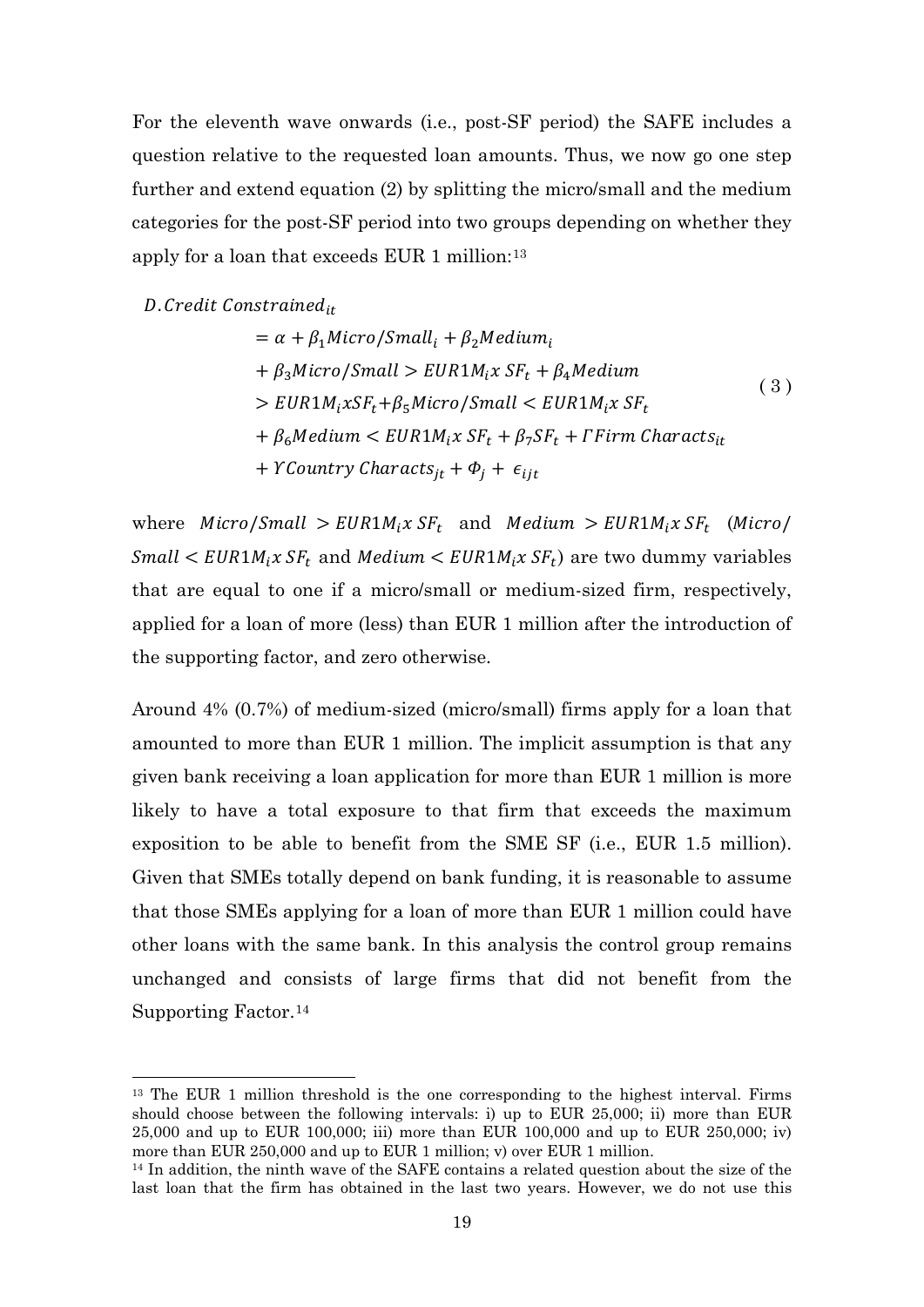Table 4 reports the results. In line with our expectations, those SMEs that apply for a loan that exceeds EUR 1 million do not experience an improvement in their access to credit. Indeed, we observe that access to credit of those micro/small sized firms that apply for a loan above the EUR 1 million threshold significantly diminishes. Moreover, medium-sized firms with loan applications below EUR 1 million were less likely to be constrained than other medium-sized firms with applications above that amount. This result supports the effectiveness of the SF but could be also linked to the regulatory treatment of SMEs with high credit exposition. SMEs are classified as retail exposures as long as their credit expositions do not exceed EUR 1 million in which case they are classified as corporate exposures. According to the EBA report (2013) on risk weighted assets (RWA), the average risk weights applied to SME retail exposures are significantly smaller than the ones applied to SME corporate exposures. Either from the side of the SF or from that of the firm classification as a retail or corporate institution, the results confirm that banks optimize their regulatory capital by granting loans to those SMEs that require less capital (i.e., with lower RWA) and that, in addition, are less risky.

### [Insert Table 4 here]

# **4.2. Dealing with large firms with access to the Supporting Factor**

For a proper design of the identification strategy, we have excluded from the analysis those firms that can be considered as large firms according to the definition used by the European Commission (more than 250 employees) but with a turnover of below EUR 50 million and hence, are potential beneficiaries from the SF. We now extend the sample with this group of firms and estimate a variation of equation (2) in which we add a dummy

-

variable because, contrary to the other questions, it applies to the previous two years and so, does not necessarily refer to the loan described in the survey that applies to applications during the last six months.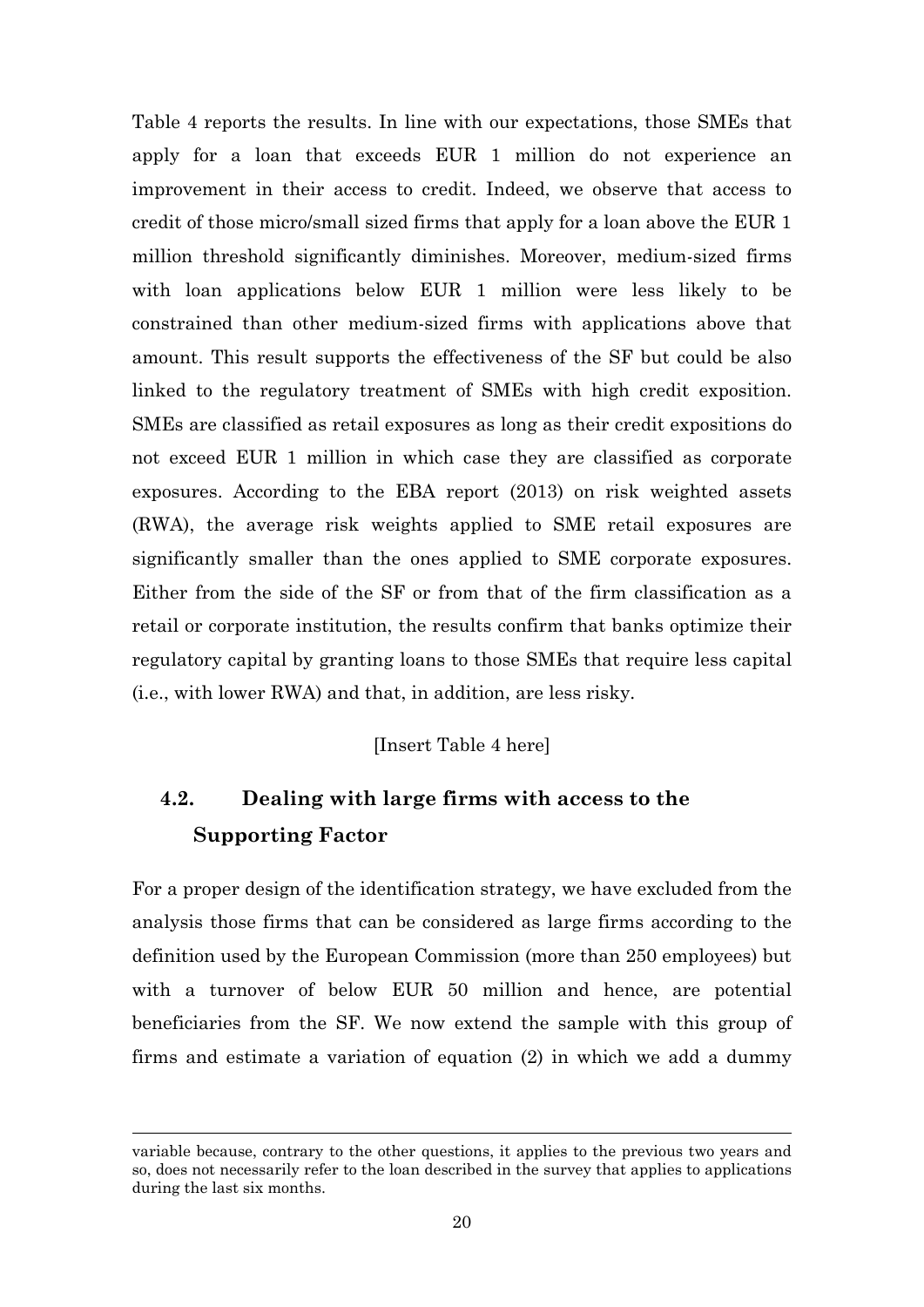variable for this specific group of firms and its interaction with the SF dummy. Results are shown in Table 5.

### [Insert Table 5 here]

We reveal that these firms were more constrained than other large firms with a higher turnover before the establishment of the SME SF. This suggests the existence of good lending practices given that these firms exhibit a lower productivity per employee than other large firms. This low productivity is also decisive in understanding the role that the SF has on this type of firm given that it does not contribute to improving their lending conditions. Not surprisingly, banks seem to prefer lending to medium-sized firms with a higher productivity, that is, firms with a lower number of employees and similar levels of turnover. It confirms that credit flowed in the right direction and the banks considered the quality of the firm to which they were lending within the group of firms that could lead to lower capital requirements.

### **4.3. Dealing with listed firms**

Some of the firms included in the SAFE are listed firms. The type of market in which they are listed is not specified but among the listed firms there are SMEs. The number of listed SMEs is very small: 129 and 77 in the waves immediately before and after the SME SF, respectively. This offers a proper opportunity to analyze whether the SME SF had any effect on these firms and more importantly, whether the exclusion of these firms under the argument that they can obtain funding in financial markets is convincing. Thus, we use the same control group used in the baseline analysis (large firms that do not benefit from the SF) and use now a new single treatment group that consists of listed SMEs. Results for the corresponding estimation can be found in Table 6.

[Insert Table 6 here]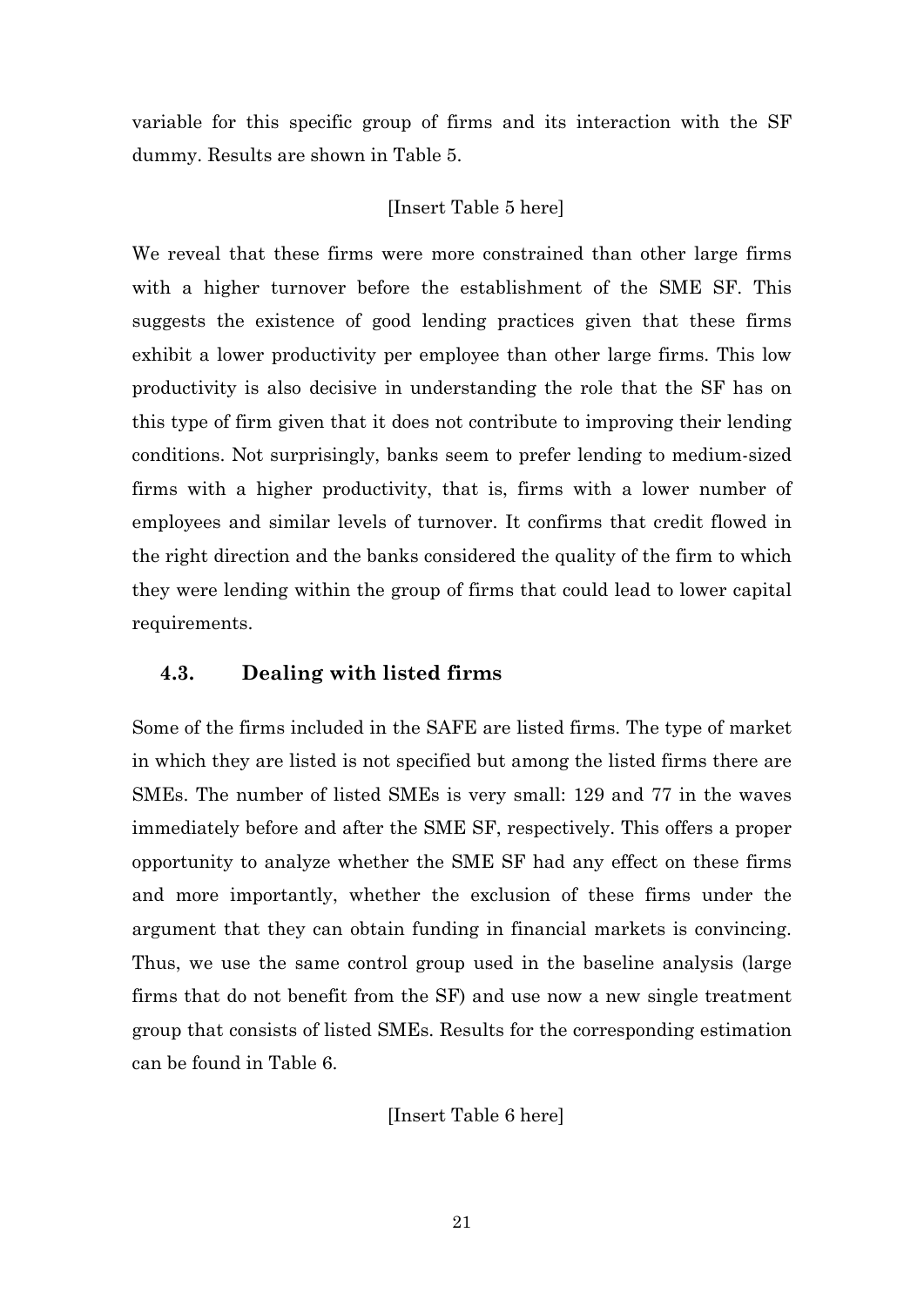Contrary to the results obtained for non-listed SMEs, listed SMEs were not significantly more constrained than large firms before the introduction of the SF. Listed SMEs may be more financially sound and transparent than other SMEs since being listed involves the disclosure of much more information. Although in view of column (1) of Table 6, and as expected, one observes a negative coefficient for the interaction of the dummies corresponding to listed SMEs and SF, it is not significantly different from zero. In the case of non-listed medium-sized firms, they were more constrained than large firms before the implementation of the SF but they exhibited similar levels of constraints after that event. On the contrary, the introduction of the SF does not exert a significant effect on the degree of financial constraints faced by the listed SMEs compared to large firms because they were already treated similarly before that event.

Another interesting feature of the SF is also revealed here; it is especially positive and effective for those firms that did not have access to alternative sources of funding and for which bank loans are the only source for carrying out further investments. This supports the implementation of the SF and advocates the need for a proper analysis to deal with the situation of SMEs in order to define the optimal date for its withdrawal.

## **4.4. Alternative methodology to study the effect of the Supporting Factor on SME access to credit**

The results obtained up to now are based on the use of large firms without access to the SF as the control group of the study. Ideally, the control group should consist of SMEs that are not eligible for the application of the SF. We now perform a related experiment based on the direct comparison of similar types of firms before and after the event. Thus, we complement the previous results with an analysis based on the specific matching estimation technique developed in Abadie and Imbens (2002). This technique implements a nearest neighbor matching estimation for average treatment effects. The goal of this analysis is to estimate the average effect of the SME SF on the lending constraints. To this end, we compare outcomes between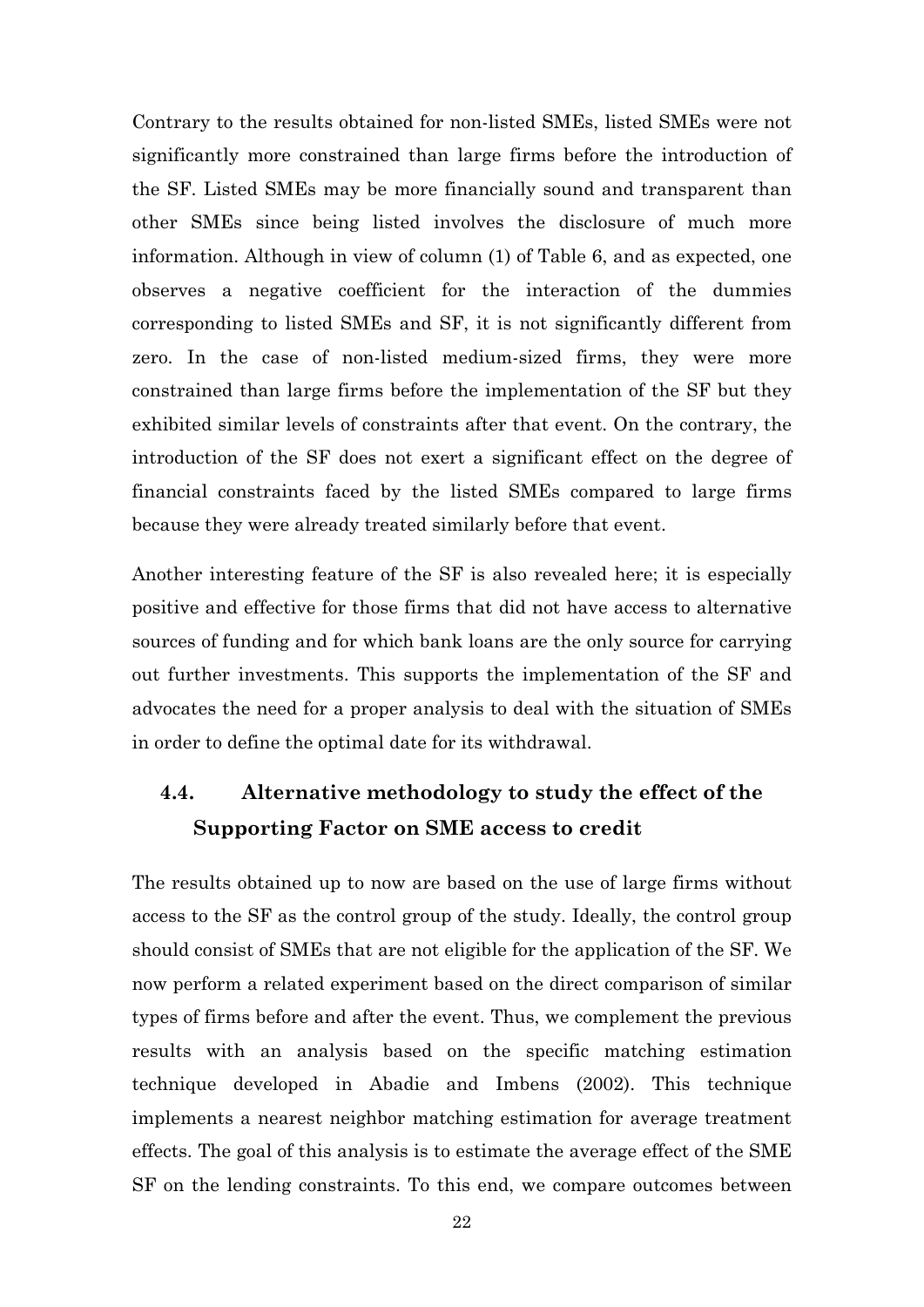treated and control observations using the nearest neighbor matching approach across firm characteristics. We implement exact matching in terms of the country in which the firm is located, the sector, and two dummy variables: one that indicates whether the firm is an individual/family firm or not and another one indicating whether the firm is autonomous or not. Note that the information on the sector of the firm is only available for SMEs and so could not be used in the previous analyses because the control group consisted of large firms for which this information is not reported. Additionally, firms are matched using the nearest neighbor in terms of their age. Thus, by means of the nearest neighbor matching technique we compare firms that are similar across several dimensions and only differ in the date in which they appear in the survey and apply for a loan: before or after the appearance of the SME SF.

Table 7 reports the results of the matching estimation for two samples. Panel A covers the ninth and the eleventh waves for all the firms located in the European Union (EU-28), except for Spain, for which we use the eighth and tenth waves. Panel B covers the ninth and eleventh waves for firms located in the Euro Area (EA-11), except for Spain, for which we use the eighth and tenth wave. Given that we match firms that belong to the sample country before and after the implementation of the SME SF, we can include Spain in the analysis.

Column (1) of Table 7 reports the results for the analysis in which the treated group consists of micro/small-sized firms after the implementation of the SME SF whereas the control group consists of similar micro/small-sized firms that operate in the same sector and are located in the same country, before the regulatory change. Columns  $(2) - (4)$  of Table 7 reports the same analysis for medium firms, large firms potentially eligible for the SME SF, and large firms that are not eligible, respectively. A negative coefficient in Table 7 indicates that the group of firms under study is, on average, less credit constrained after the implementation of the SF.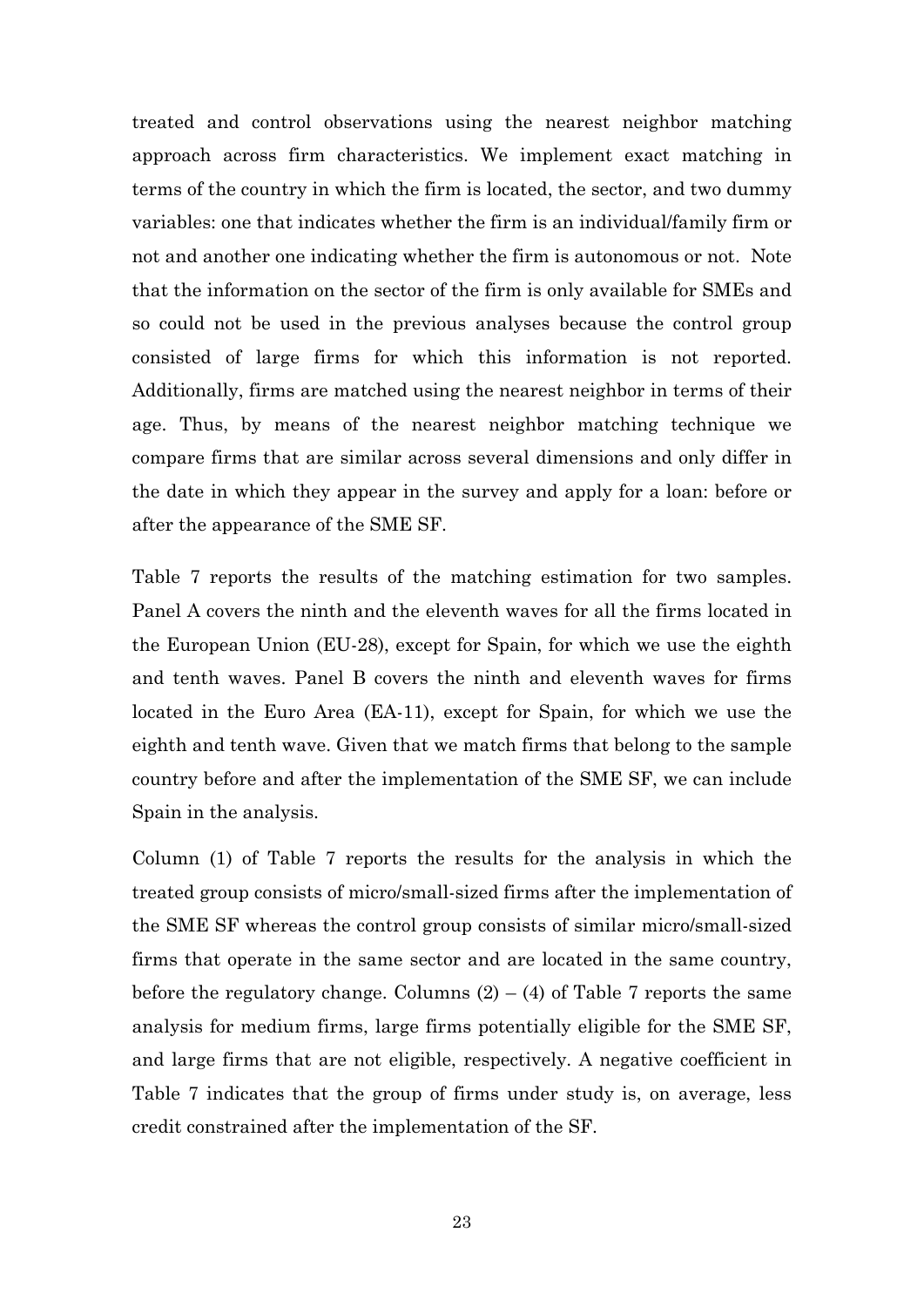When comparing medium-sized firms, we observe that they are significantly less constrained following the introduction of the SF. This result persists independently of whether the sample consists of EU firms (Panel A) or EA firms (Panel B). However, we do not find significant differences for the group of micro/small firms and the two groups of large firms. These results are thus fully consistent with the ones presented in the regression analysis.

[Insert Table 7 here]

# **5. An experiment based on Spanish banks and firms**

Instead of using the SAFE, in this experiment we use two databases at Banco de España: the Central Credit Register (CCR) and the Integrated Central Balance Sheet Data Office survey (CBI by its Spanish name). The first one consists of bank-firm level information at monthly frequency on the outstanding balances of loans that a given firm has in a given bank. The second one combines the information from the Central Balance Sheet Data Office annual survey and the mercantile registry and has annual frequency. We merge the two datasets to define the exposure of a given bank to each firm and also the characteristics of each firm. This merge enables us to classify the firms as micro/small or medium-sized firms according to the European Commission Recommendation. But more importantly, we can now properly define whether each specific bank can benefit from the application of the SF to the loans granted to a given firm. A bank can benefit from the use of the SF on the loans granted to a given firm if the previous exposure to that firm is lower than EUR 1.5 million.

The earlier adoption of the SF in Spain and the use of this dataset help us to design an experiment through which we can more efficiently isolate the effect of the SF from that of other coinciding events such as the announcement of the LTRO in June 2014 which might hamper the identification of this effect. Moreover, these datasets enable us to design an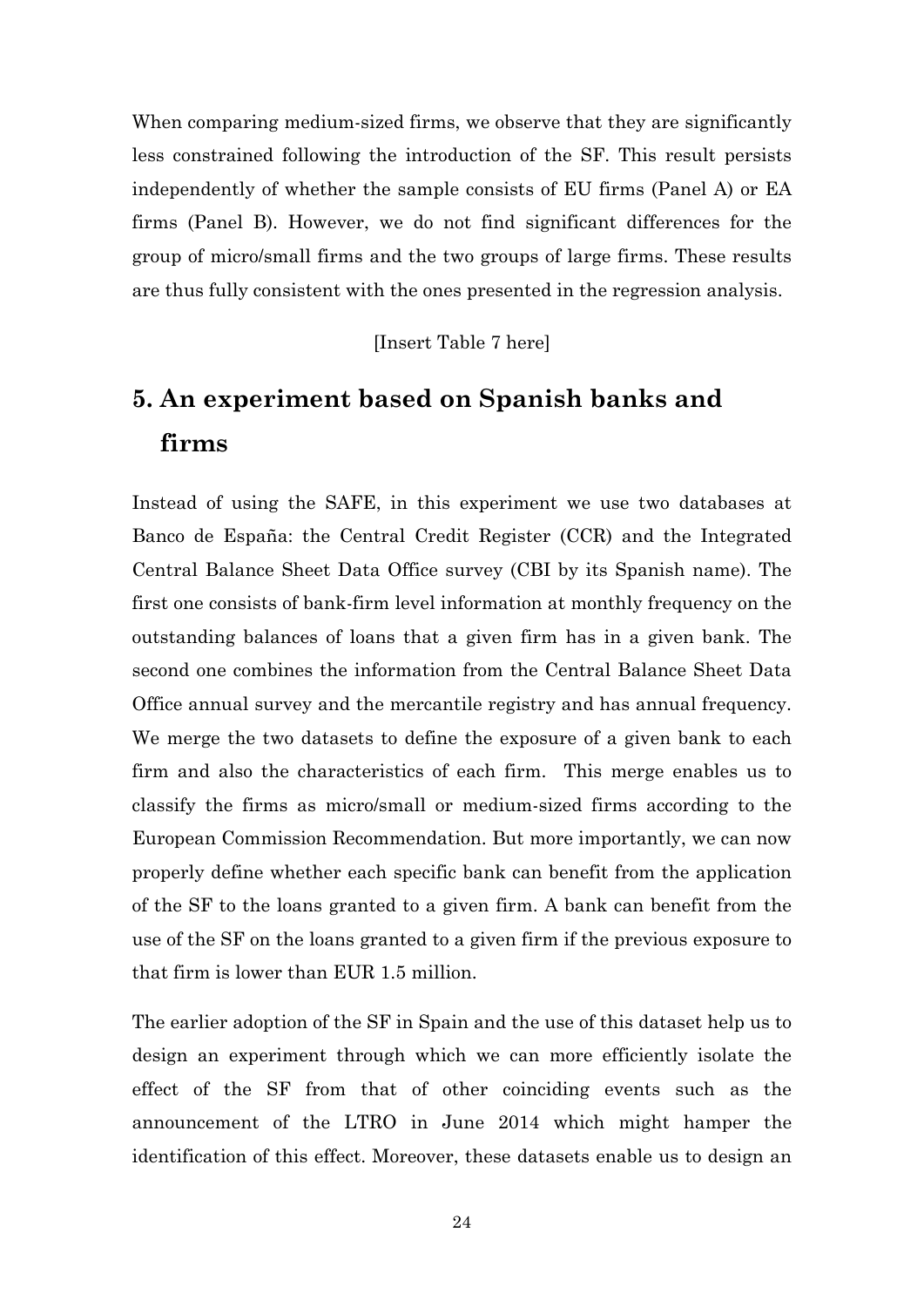experiment in which the treatment and the control groups consist of similar firms (either micro/small or medium-sized). Concretely, we propose a regression analysis in which the dependent variable ( $New\_Ioan_{ij}$ ) is a dummy that takes value one if bank *j* increases its outstanding balance of loans to firm *i* during the period that spans from August 2013 (the month immediately prior to the introduction of the SF in Spain) to December 2013 (three months after the introduction date). The dependent variable is regressed on a dummy variable  $(SF_i)$  that is equal to one in the case that a given firm *i* represents an opportunity for bank *j* to benefit from the use of the SF (i.e., the exposure of the bank to that firm is below EUR 1.5 million on August 2013):

$$
New\_Loan_{ij} = \beta SF_i + \Theta F_i + \Gamma B_j + \zeta R L_{ij} + \gamma_s + \varphi_l + \epsilon_{ij}
$$
(4)

where  $F_i$  denotes a matrix of firm characteristics,  $B_i$  is a matrix that contains bank characteristics and  $RL_{ij}$  is a proxy for the firm-bank relationship lending measured from the age of that relationship. The set of control variables is based on the one employed by Bentolila, Jansen and Jiménez (2016). Thus, the firm characteristics include measures of leverage (equity over total assets), liquid assets (over total assets), profitability (ROA), and size (logarithm of total assets). The set of bank characteristics also include leverage, liquid assets, profitability, and size and in addition we use the ratio of non-performing loans over total loans, the total use of resources from the Eurosystem over total assets, the ratio credit over deposits, and the ratio of loans to construction companies and real estate developers over total loans. Finally,  $\gamma_s$  and  $\varphi_l$  indicate the use of 3-digit industry and zip code fixed effects, respectively.

The coefficient  $\beta$  measures the changes in supply after the introduction of the SF to those firms that represent potential opportunities in terms of capital reliefs for the bank (i.e., exposure to that SME below EUR 1.5 million). We propose two regression analyses, one based on micro-small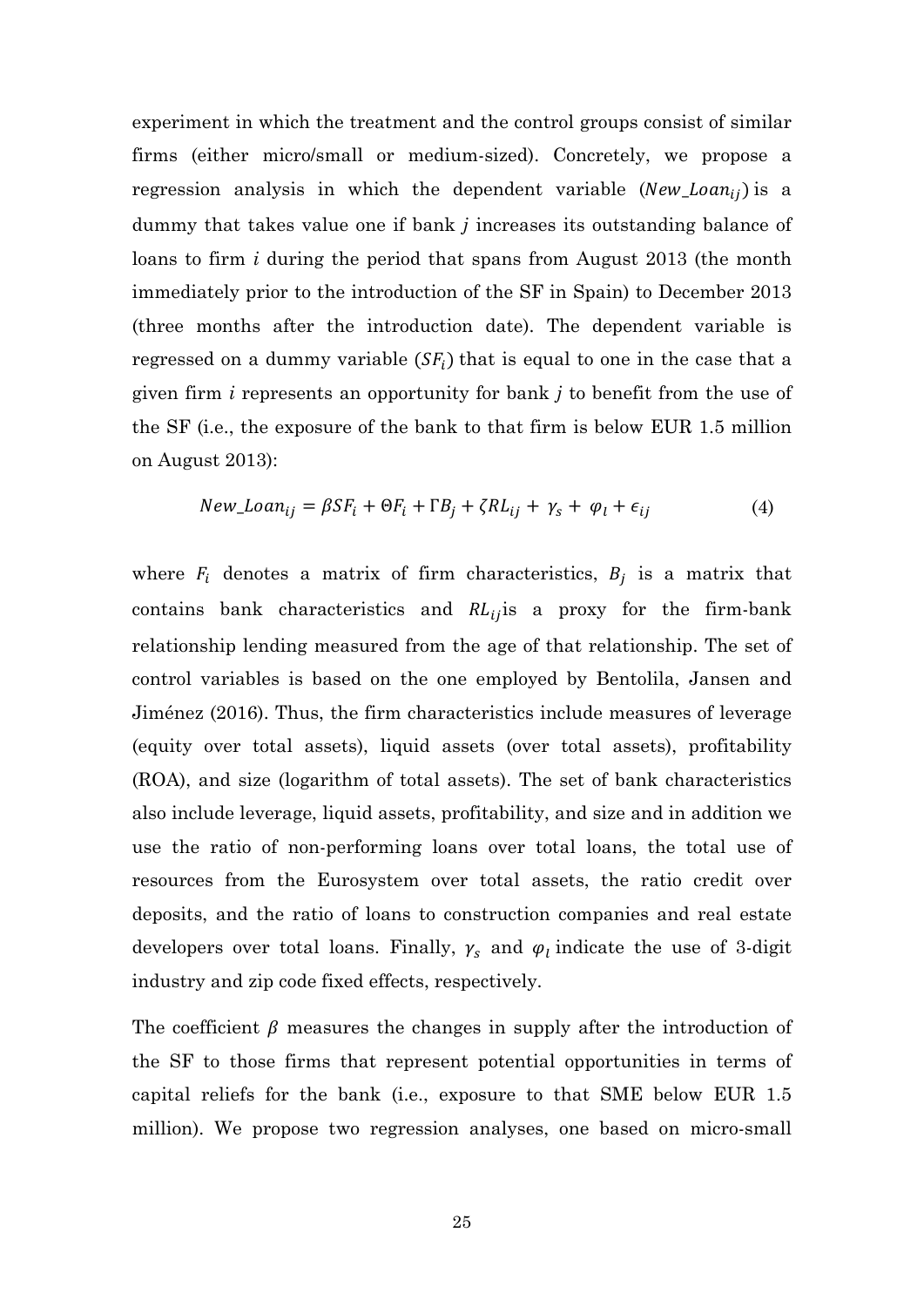firms and another one based on medium-sized firms. The standard errors are clustered at bank and firm level.

The results obtained for this analysis are reported in Columns  $(1) - (2)$  of Table 8. In the interest of brevity the coefficients for the control variables are not reported. The first column contains the results obtained for microsmall firms whereas the second one reports those obtained for medium-sized firms. Consistently with previous results, we observe that the introduction of the SF does not lead to a significant increase in the loans granted to micro/small firms. Note that this result could be influenced by the fact that the exposure of the banks to the micro-small firms was lower than EUR 1.5 million in 99% of the cases. Thus, the lack of significance of this coefficient also helps to show that banks did not grant new loans to micro-small firms in the quarter after the introduction of the SF. However, we observe that those medium-sized firms to which the bank had an exposure below EUR 1.5 million were more likely to obtain new loans after the introduction of the SF compared to other medium-sized firms to which the bank had an exposure above that threshold. In this exercise the number of cases with an exposure above the threshold established in the regulation concerning the SF is not negligible (11%). These results are consistent and complement the evidence documented for the European firms.

#### [Insert Table 8 here]

Indeed, the effect could not be specifically due to the SF factor as one expects that the banks aim to limit excessive exposure to any one firm and so, coefficient  $\beta$  could be equally positive and statistically significant during other periods. For that reason, we evaluate the magnitude of the coefficients in two different sample periods before and after the dates used to evaluate the effectiveness of the Supporting Factor.

To study the pre-SF period we consider the banks exposures in January 2013 and compare the change in the outstanding balances of loans between that date and May 2013. The results obtained under the same specification described in equation (4) are reported in columns  $(3) - (4)$  for the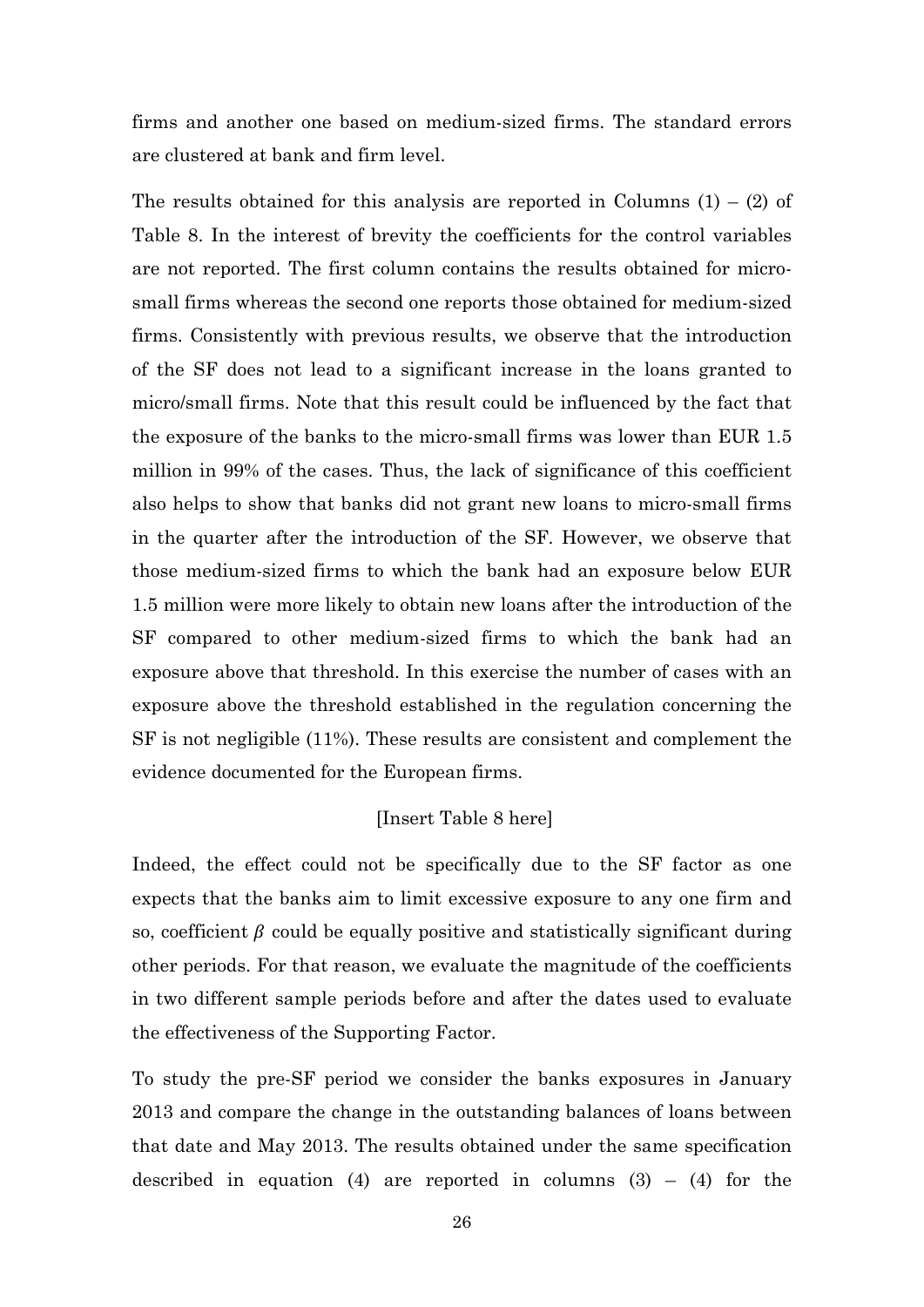micro/small and medium-sized firms, respectively. As expected no significant effect is found for the case of micro/small firms whereas a positive and significant effect is obtained for the case of medium sized-firms. With regard to the post-SF period we consider the exposures on March 2014 and the change in the outstanding balances of loans up to July 2014. This time span could be partially affected by the announcement of the LTRO in June 2014, which came into effect in September 2014, but, in any case, it helps to gain a better understanding of the effects caused by the implementation of the SF. Results for the two types of firms are reported in columns  $(5) - (6)$  and confirm what we found for the pre-SF period. However, the magnitude of the coefficients in columns (4) and (6) compared to the one in column (2) reveal that just immediately after the introduction of the SF, medium-sized firms were significantly more likely to obtain new loans. In particular, the magnitude of the coefficient that captures the likelihood with which medium-sized firms with an outstanding loan balance in a given bank below EUR 1.5 million obtained a new loan just immediately after the SF increases more than 40% compared to the other two sub-periods. This could be explained by the mechanical increase in the capital ratios at the date of the event as a result of applying the deduction not only to new loans granted to SMEs but also to all the SME exposures already held by the institution. These results confirm the effectiveness of the SF in improving the credit supply to those medium-sized firms that offered the opportunity of capital reliefs.

### **6. Conclusions**

The introduction of the SME SF allows banks to reduce capital requirements for credit risk on exposures to firms with a turnover below EUR 50 million. This means that banks freed up capital resources that can be redeployed in the form of new loans. The SF is a temporary measure rather than a permanent mechanism to alleviate the effects of lending to SMEs during the crisis and it is intended to be gradually withdrawn as the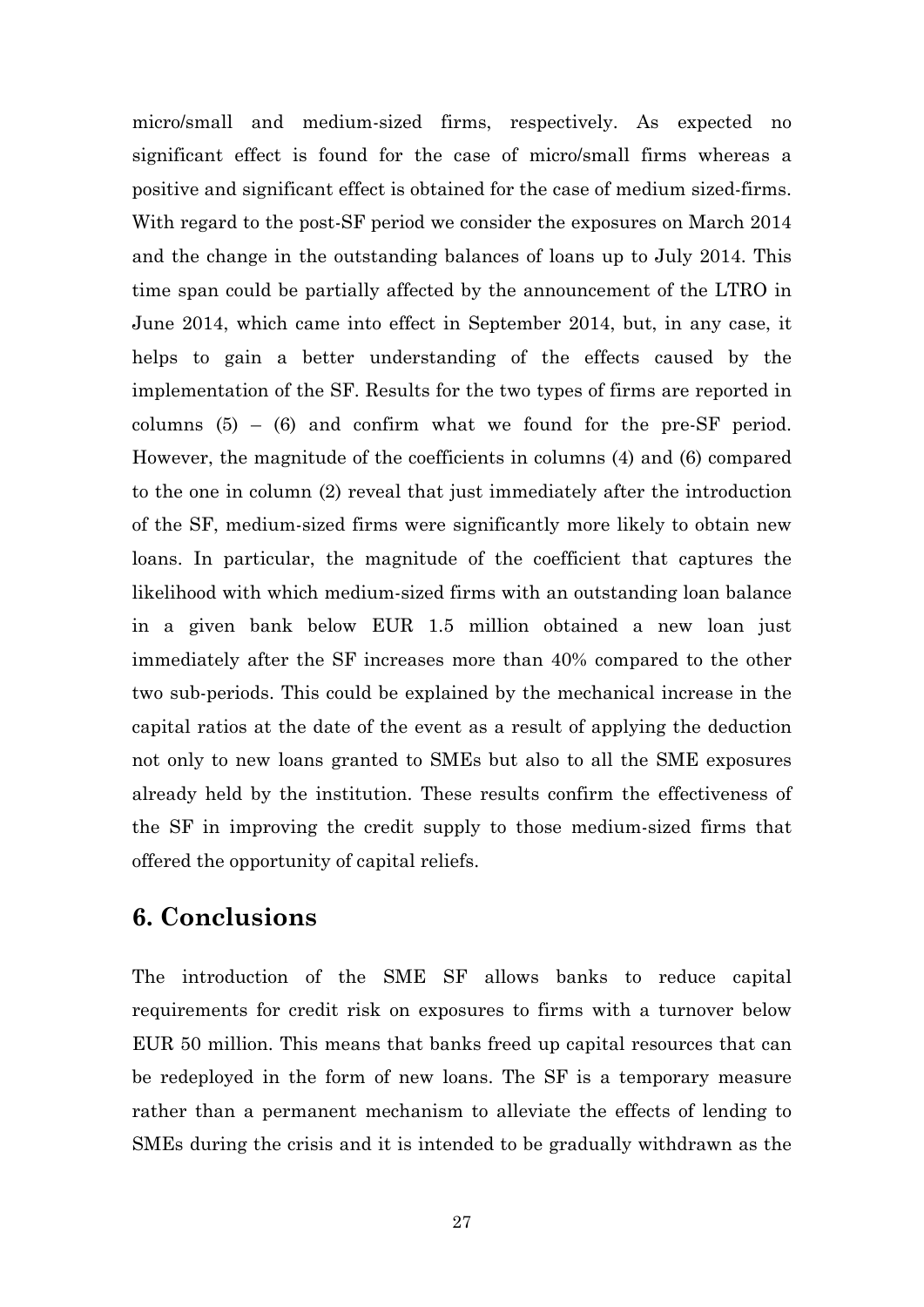economy recovers. In this context, our paper aims to contribute to the discussion on the need and effectiveness of the SF on SME lending.

Our study documents that the SF alleviates credit rationing to mediumsized firms with access to the SF (i.e., with loans from a given bank that amount to less than EUR 1.5 million) but not to micro/small firms. Banks seem to differentiate between medium- and micro/small-sized firms, probably because the latter are riskier and could lead to higher costs of absorbing potential losses, to the extent that only the former benefit from the improvement in credit supply. Several extensions are used to isolate the effects of the SF on SME lending and make them clearly visible.

These results suggest that European banks have been aware of this policy measure and have optimized both their regulatory capital and their credit exposures by granting loans to the safest SMEs. However, the context of regulatory uncertainty about the duration of this policy measure could have damaged its effectiveness. Banks might be limiting their lending to SMEs that benefit from the SF if the duration of this measure is uncertain given that the withdrawal of this measure could mechanically increase their RWA, and lead them to require more capital in order to accommodate the regulatory ratios. Moreover, it seems necessary to monitor its effectiveness over time to improve our understanding and, probably, to consider potential variations. These variations could be based on the firms to which it applies or on the threshold regarding the limit of the amount owed by applicants; to guarantee a proper credit allocation to all types of SMEs.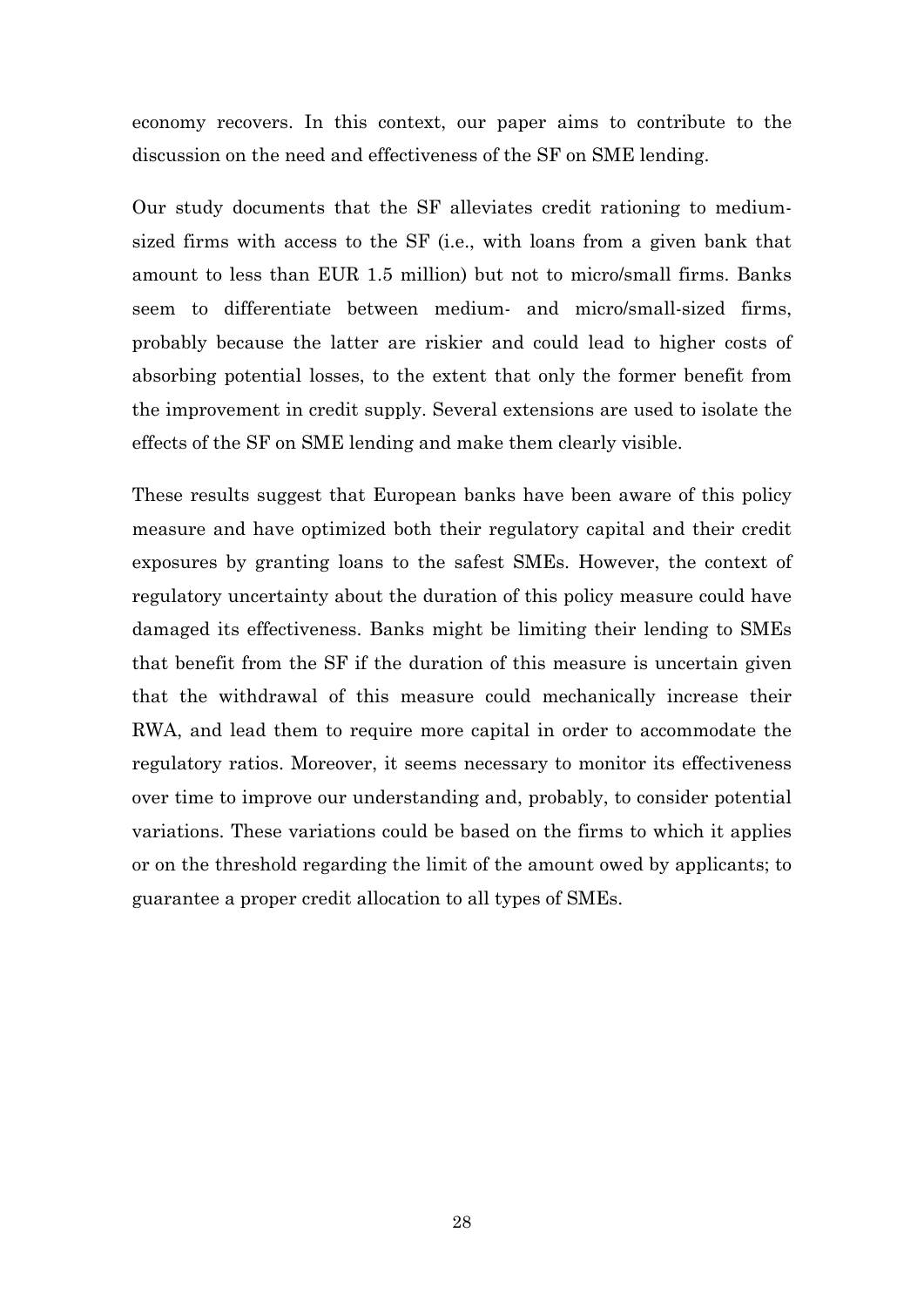# **References**

Abadie, A., and G. Imbens (2002). Simple and bias-corrected matching estimators for average treatment effects. NBER Working Paper No. 283.

Ai, C., and E. C. Norton (2003). Interaction terms in logit and probit models. *Economic Letters*, 80, 123−129.

Aiyar, S., C. W. Calomiris, J. Hooley, Y. Korniyenko, and T. Wieladek (2014). The international transmission of bank capital requirements: Evidence from UK. *Journal of Financial Economics*, 113, 368−382.

Aiyar, S., C. W. Calomiris, and T. Wieladek (2014). Does macro-prudential regulation leak? Evidence from a UK policy experiment. *Journal of Money, Credit and Banking*, 46, 181−214.

Aiyar, S., C. W. Calomiris, and T. Wieladek (2016). How does credit supply respond to monetary policy and bank minimum capital requirements? *European Economic Review*, 82, 142−165.

Albertazzi, U., and D. J. Marchetti (2010). Credit supply, flight to quality and evergreening: An analysis of bank-firm relationships after Lehman. Bank of Italy Working Paper No. 756.

Bank of Spain (2014). Analysis of the impact on lending of the new capital requirements and the change in the definition of SMEs. Bank of Spain Financial Stability Report 05/2014.

Barth, J.R., G. Caprio Jr., and R. Levine (2004). Banking regulation and supervision: what works best? *Journal of Financial Intermediation* 13, 205– 248.

Bentolila, S., Jansen, M., and Jiménez, G. (2016) When Credit Dries Up: Job Losses in the Great Recession, Working Paper.

Berger, A. N., and G. F. Udell (1994). Did risk-based capital allocate bank credit and cause a "credit crunch" in the United States? *Journal of Money, Credit and Banking*, 26, 585–628.

Berrospide, J. M., and R. M. Edge (2010). The effects of bank capital on lending: What do we know, and what does it mean? *International Journal of Central Banking*, 6, 1–50.

Blum, J. (1999). Do capital adequacy requirements reduce risks in banking? *Journal of Banking and Finance*, 23, 755–771.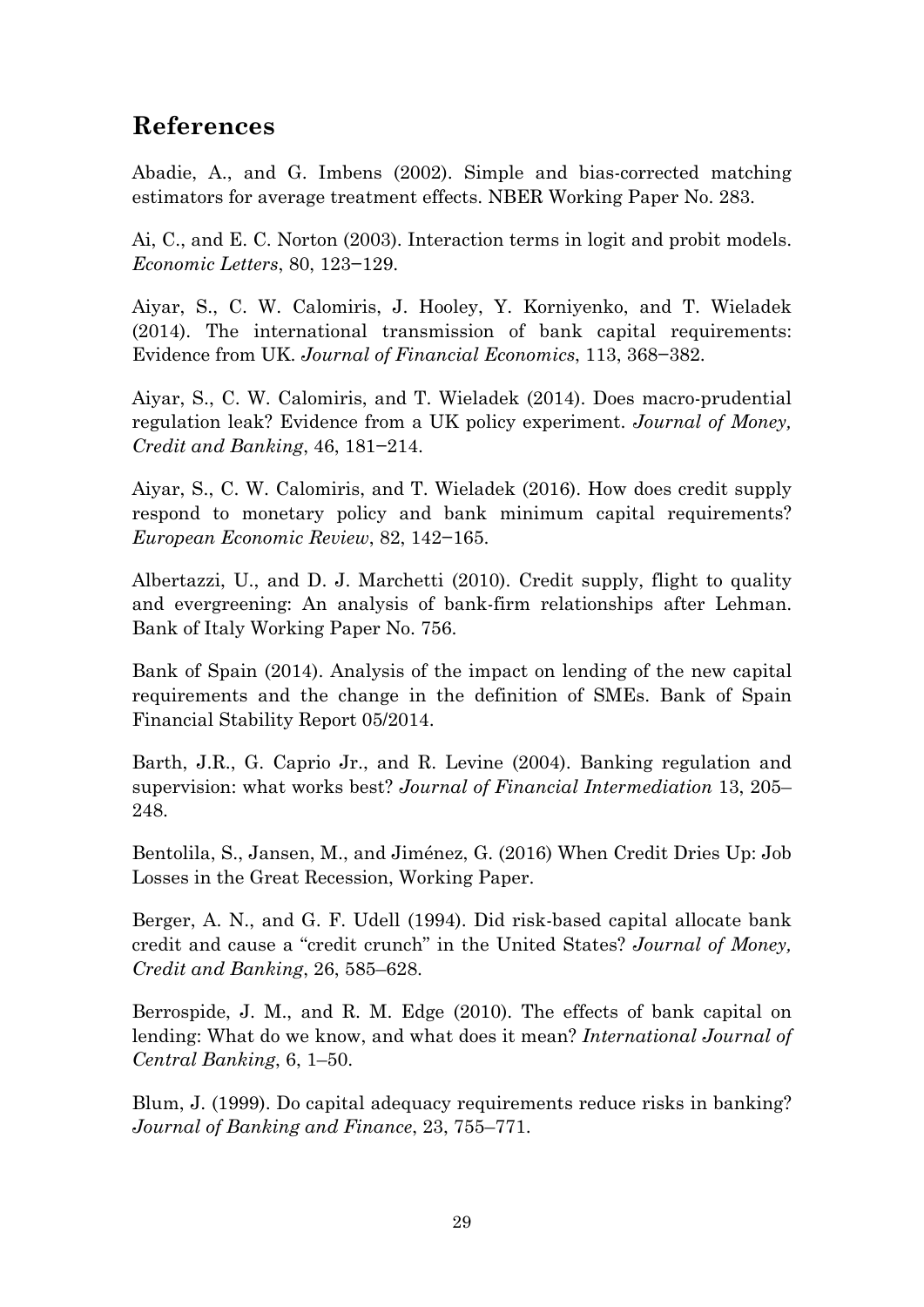Bridges, J., D. Gregory, M. Nielsen, S. Pezzini, A. Radia, and M. Spaltro (2014). The impact of capital requirements on bank lending. Bank of England Working Paper No. 486.

Calem, P. and R. Rob (1999). The impact of capital-based regulation on bank risk-taking. *Journal of Financial Intermediation*, 8, 317–352.

Carlson, M., H. Shan, and M. Warusawitharana (2013). Capital ratios and bank lending: A matched bank approach. *Journal of Financial Intermediation*, 22, 663–687.

Casey, E., and C. M. O'Toole (2014). Bank lending constraints, trade credit and alternative financing during the financial crisis: Evidence from European SMEs. *Journal of Corporate Finance*, 27, 173–193.

Chava, S., and A. Purnanandam (2011). The Effect of Banking Crisis on Bank-Dependent Borrowers. *Journal of Financial Economics*, 99, 116–135.

Cosimano, T.F., and D. Hakura (2011). Bank Behavior in Response to Basel III: A CrossCountry Analysis. Working Paper no. 11/119, International Monetary Fund, Washington, DC.

De Haan, J., and J. Klomp (2012). Banking risk and regulation: Does one size fit all? *Journal of Banking and Finance* 36, 3197–3212.

De Jonghe, O., H. Dewachter, and S. Ongena (2016). Bank Capital (Requirements) and Credit Supply: evidence from Pillar 2 decisions. Working Paper, National Bank of Belgium, No 303.

Demirgüç-Kunt, A., and E. Detragiache (2011). Basel core principles and bank soundness: Does compliance matter? *Journal of Financial Stability* 7, 179–190.

Dietsch, M., K. Düllmann, H. Fraisse, P. Koziol, and C. Ott (2016). Support for the SME supporting factor – Multi-country empirical evidence on systematic risk factor for SME loans. Deutsche Bundesbank Discussion Paper Series, forthcoming.

Duygan-Bump, B., A. Levkov, and J. Montoriol-Garriga (2015). Financing constraints and unemployment: evidence from the Great Recession. *Journal of Monetary Economics*, 75, 89–105.

European Banking Authority (2013). Third interim report on the consistency of risk-weighted assets.

European Banking Authority (2016). EBA report on SMEs and SME Supporting Factor.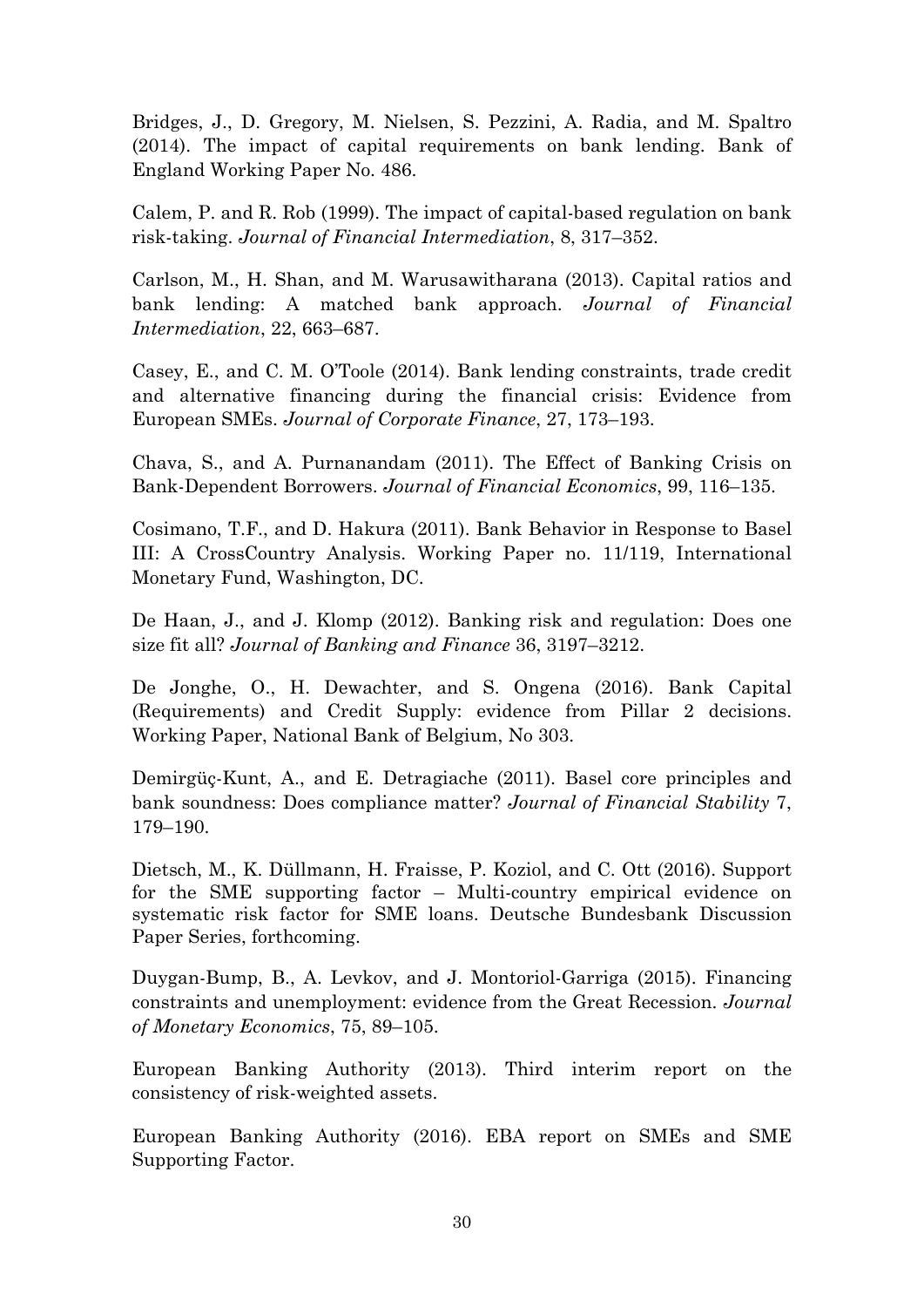Ferrando, A., A. Popov, and G. F. Udell (2016a). Do SMEs benefit from unconventional monetary policy and how? Micro-evidence from the Eurozone. Working Paper.

Ferrando, A., A. Popov, and G. F. Udell (2016b). Sovereign stress and SMEs' access to finance: Evidence from the ECB's SAFE Survey. Working Paper.

Fraisse, H., M., Lé, and D. Thesmar (2015). The real effects of bank capital requirements. SSRN Working Paper.

Francis, W., and M. Osborne (2009). Bank regulation, capital and credit supply: Measuring the impact of Prudential Standards. FSA Occasional Paper 36.

Furlong, F., and M. Keeley (1989). Capital regulation and bank risk-taking: A note. *Journal of Banking and Finance*, 13, 883–891.

Holton, S., M. Lawless, and F. McCann (2014). Firm credit in Europe: A tale of three crises. *Applied Economics* 46, 190–211.

Hyun, J. S., and B. K. Rhee (2011). Bank Capital Regulation and Credit Supply. *Journal of Banking and Finance*, 35, 323–330.

Mésonnier, J. S., and A. Monks (2015). Did the EBA capital exercise cause a credit crunch in the euro area? *International Journal of Central Banking*, 11, 75–117.

Nichols, A. and M. E. Schaffer (2007). Clustered standard errors in Stata, United Kingdom Stata Users' Group Meetings 2007 07, Stata Users Group.

Popov, A., and G. F. Udell (2012). Cross-border banking, credit access, and the financial crisis. *Journal of International Economics*, 87, 147–161.

Repullo, R. (2004). Capital requirements, market power, and risk-taking in banking. *Journal of Financial Intermediation*, 13, 156–182.

Rime, B. (2001). Capital requirements and bank behavior: Empirical evidence for Switzerland. *Journal of Banking and Finance*, 25, 789–805.

Rochet, J. (1992). Capital requirements and the behaviour of commercial banks. *European Economic Review*, 36, 1137–1170.

Rogers, W. H. (1993). Regression standard errors in clustered samples. *Stata Technical Bulletin* 13, 19–23.

Schoenmaker, D., and T. Peek (2014). The State of the Banking Sector in Europe, OECD Economics Department Working Papers, No. 1102, OECD Publishing.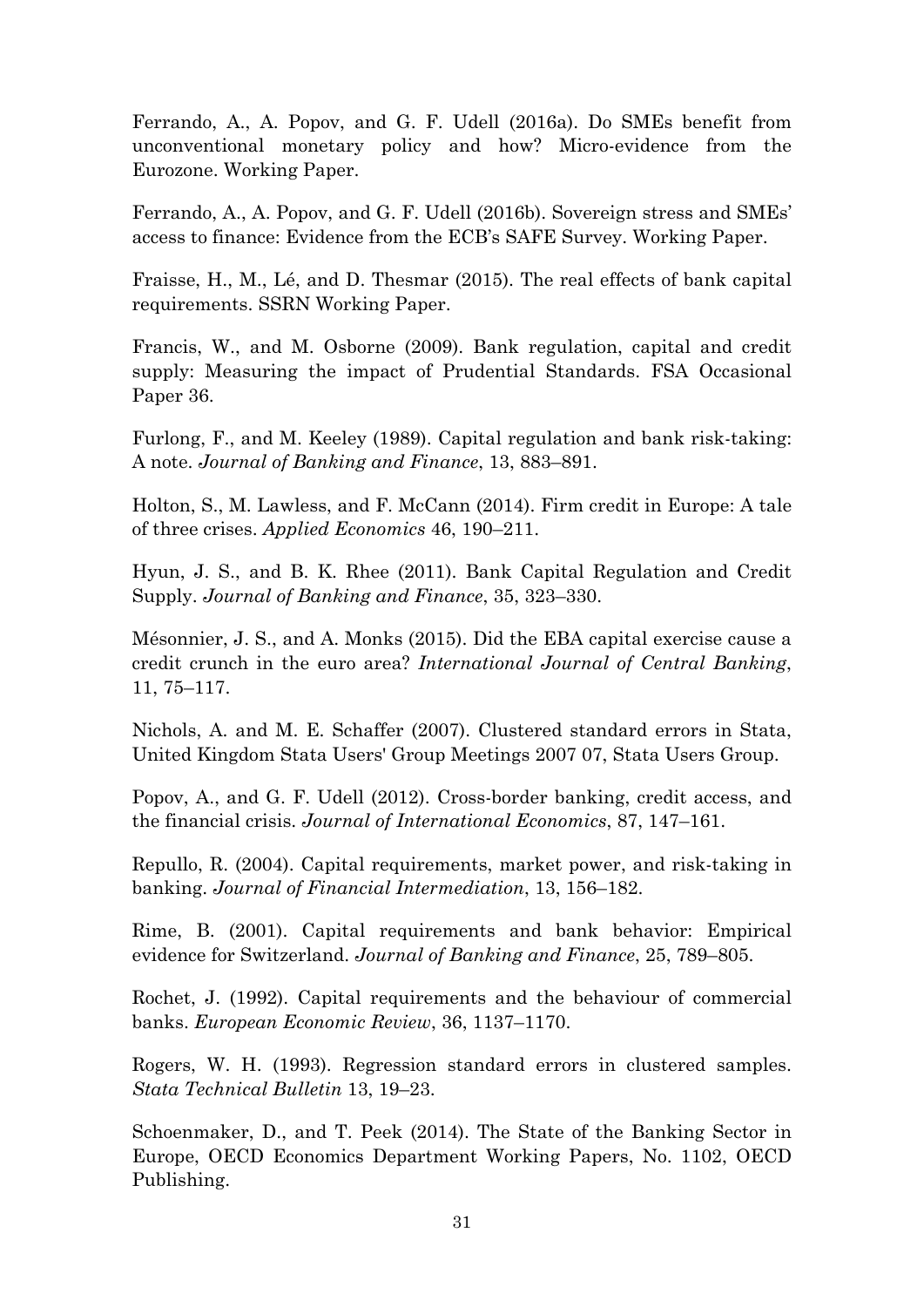### **Table 1: Descriptive statistics**

Table 1 reports the summary statistics obtained using weights designed to restore the proportions of the economic weight of each size class, economic activity and country. We provide the number of observations (N), the mean, standard deviation (SD), minimum (Min) and maximum (Max). We report the statistics for three samples: i) EU-27 refers to the European Union countries (without Spain) for the ninth and eleventh waves (i.e., April 2013 to September 2013 and April 2014 to September 2014); ii) EA-10 refers to ten Euro Area countries (Austria, Belgium, Finland, France, Germany, Greece, Ireland, Italy, Netherlands and Portugal) for the ninth and eleventh waves (i.e., April 2013 to September 2013 and April 2014 to September 2014);iii) EA-11 refers to eleven Euro Area countries (EA-10 and Spain) for the eighth, ninth, eleventh and twelfth waves (i.e., October 2012 to September 2013 and April 2014 to March 2015).

|                                            |      |        | $EU-27$ |                |        |      |        | EA-10     |                |              |      |        | $EA-11$ (2 Waves) |                  |        |
|--------------------------------------------|------|--------|---------|----------------|--------|------|--------|-----------|----------------|--------------|------|--------|-------------------|------------------|--------|
| Variable                                   | N    | Mean   | SD      | Min            | Max    | N    | Mean   | <b>SD</b> | Min            | Max          | N    | Mean   | <b>SD</b>         | Min              | Max    |
| D. Credit Constrained                      | 6015 | 0,18   | 0,38    | $\overline{0}$ | 1      | 3694 | 0,19   | 0,39      | $\overline{0}$ | $\mathbf{1}$ | 8268 | 0,19   | 0,40              | $\overline{0}$   |        |
| D. Micro or Small Firm                     | 6015 | 0,48   | 0,50    | $\overline{0}$ |        | 3694 | 0,49   | 0,50      | $\Omega$       | 1            | 8268 | 0,50   | 0,50              | $\Omega$         |        |
| D. Medium Firm                             | 6015 | 0,24   | 0,43    | $\overline{0}$ | 1      | 3694 | 0,21   | 0,41      | $\overline{0}$ | 1            | 8268 | 0,22   | 0,41              | $\overline{0}$   |        |
| D. Large Firm                              | 6015 | 0,28   | 0,45    | $\overline{0}$ |        | 3694 | 0,30   | 0,46      | $\overline{0}$ |              | 8268 | 0,28   | 0,45              | $\boldsymbol{0}$ |        |
| D. Individual or Family Firm               | 6015 | 0,83   | 0,38    | $\overline{0}$ |        | 3694 | 0,85   | 0,35      | $\overline{0}$ |              | 8268 | 0,83   | 0,37              | $\overline{0}$   |        |
| D. Autonomous                              | 6015 | 0,90   | 0,29    | $\overline{0}$ | 1      | 3694 | 0,92   | 0,28      | $\overline{0}$ | 1            | 8268 | 0,91   | 0,29              | $\overline{0}$   |        |
| D. Age $>10$                               | 6015 | 0,80   | 0,40    | $\Omega$       |        | 3694 | 0,82   | 0,39      | 0              |              | 8268 | 0,83   | 0,38              | $\overline{0}$   |        |
| D. $10 > Age > 5$                          | 6015 | 0,13   | 0,33    | $\overline{0}$ |        | 3694 | 0,12   | 0,33      | $\overline{0}$ | 1            | 8268 | 0,12   | 0,32              | $\overline{0}$   |        |
| D. $5 > Age > 2$                           | 6015 | 0,05   | 0,22    | $\Omega$       |        | 3694 | 0,04   | 0,20      | $\overline{0}$ |              | 8268 | 0,04   | 0,20              | $\overline{0}$   |        |
| D. Firm Capital Improved                   | 6015 | 0,34   | 0,47    | $\overline{0}$ |        | 3694 | 0,32   | 0,47      | $\overline{0}$ |              | 8268 | 0,32   | 0,47              | $\overline{0}$   |        |
| D. Firm Economic Outlook Improved          | 6015 | 0,19   | 0,39    | $\overline{0}$ | 1      | 3694 | 0,15   | 0,36      | $\overline{0}$ |              | 8268 | 0,21   | 0,41              | $\overline{0}$   |        |
| D. Firm Credit History Deteriorated        | 6015 | 0,16   | 0,36    | $\Omega$       |        | 3694 | 0,18   | 0,38      | $\overline{0}$ |              | 8268 | 0,18   | 0,39              | $\overline{0}$   |        |
| D. Firm Interest Expenses Decreased        | 6015 | 0,24   | 0,43    | $\overline{0}$ |        | 3694 | 0,26   | 0,44      | $\overline{0}$ |              | 8268 | 0,28   | 0,45              | $\boldsymbol{0}$ |        |
| Problem Loans/ Gross Customer Loans<br>(%) | 6015 | 8,74   | 7,63    | 1,17           | 36,25  | 3694 | 7,47   | 6,05      | 1,52           | 35,04        | 8268 | 8,08   | 5,95              | 1,35             | 35,31  |
| GDP Growth (%)                             | 6015 | 0,69   | 1,41    | $-3,20$        | 5,20   | 3694 | 0,18   | 1,11      | $-3,20$        | 5,20         | 8268 | 0,40   | 1,29              | $-3,20$          | 5,20   |
| Private Sector Debt to GDP (%)             | 6015 | 126,71 | 37,67   | 52,30          | 327,90 | 3694 | 129,14 | 31,80     | 99,50          | 266,70       | 8268 | 132,42 | 32,30             | 98,90            | 266,70 |
| Cost-to-Income Ratio (%)                   | 6015 | 66,37  | 7,43    | 37,38          | 94,00  | 3694 | 68,33  | 4,63      | 56,79          | 91,77        | 8268 | 66,53  | 6,46              | 51,45            | 91,77  |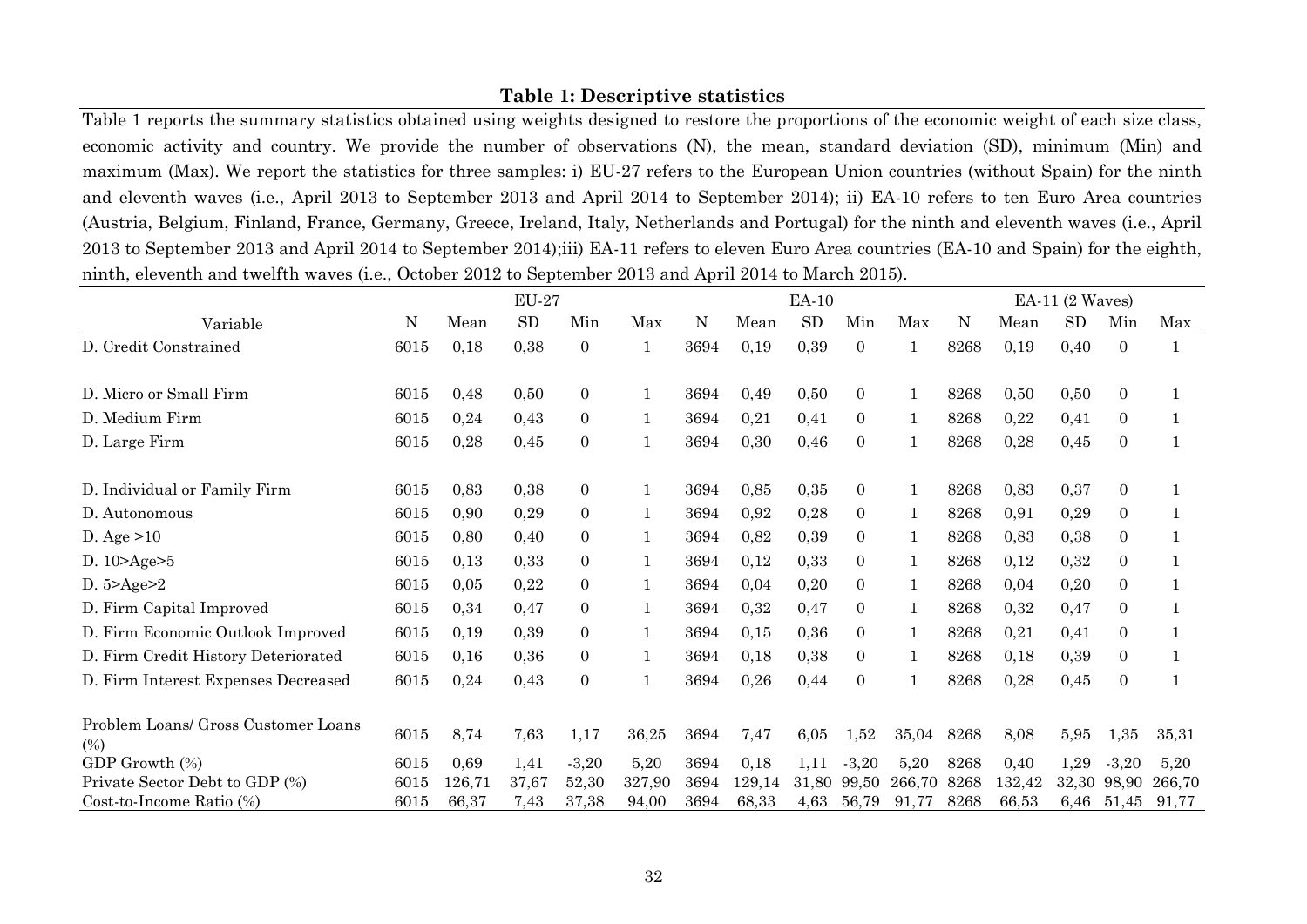### **Table 2: Effect of the Supporting Factor on the SME access to credit**

Table 2 reports the WLS estimates of equation (1) for the three periods detailed in Table 1. The dependent variable (D. Credit Constrained) is a dummy that equals one when the firm applies for a loan or credit line and receives less than 75% of the requested amount (including the total rejection). The variable takes zero whenever the firm applies for a loan and receives more than the 75%. The variables of interest are: D. SME, D. After SF and D.SME x D. After SF. D.SME is a dummy variable that is equal to one if the firm is an SME and zero otherwise. D.After SF is a dummy variable that takes value one after the implementations of the SME SF and zero before. D.SME x D. After SF is the interaction of the two previous dummy variables. The set of control variables is self-explanatory in the way they are labeled. Standard errors are clustered at country-wave-SME (SME and large firms) level and are reported in brackets.\*, \*\* and \*\*\* indicate statistical significance at the 10%, 5%, and 1% levels, respectively.

|                                         | (1)          | (2)         | (3)                    |
|-----------------------------------------|--------------|-------------|------------------------|
|                                         | <b>EU-27</b> | $EU-10$     | $EU-11$<br>$(2-Waves)$ |
| D. SME                                  | $0.088***$   | $0.076***$  | $0.086***$             |
|                                         | [0.021]      | [0.023]     | [0.015]                |
| D. SME x D. After SF                    | $-0.023$     | $-0.012$    | $-0.017$               |
|                                         | [0.028]      | [0.034]     | [0.020]                |
| D. After SF                             | 0.026        | 0.033       | $0.038*$               |
|                                         | [0.026]      | [0.033]     | [0.019]                |
| D. Individual or Family Firm            | $0.032**$    | $0.038**$   | 0.013                  |
|                                         | [0.014]      | [0.018]     | [0.015]                |
| D. Autonomous                           | $-0.015$     | $-0.027$    | $-0.016$               |
|                                         | [0.020]      | [0.025]     | [0.017]                |
| D. Age $>10$                            | $-0.217***$  | $-0.232**$  | $-0.137*$              |
|                                         | [0.077]      | [0.100]     | [0.072]                |
| D. 10>Age>5                             | $-0.162**$   | $-0.165*$   | $-0.092$               |
|                                         | [0.071]      | [0.093]     | [0.066]                |
| D. $5 > Age > 2$                        | $-0.099$     | $-0.122$    | $-0.040$               |
|                                         | [0.085]      | [0.113]     | [0.079]                |
| D. Firm Capital Improved                | $-0.030**$   | $-0.027*$   | $-0.003$               |
|                                         | [0.012]      | [0.015]     | [0.012]                |
| D. Firm Economic Outlook Improved       | $-0.050***$  | $-0.057***$ | $-0.083***$            |
|                                         | [0.015]      | [0.019]     | [0.014]                |
| D. Firm Credit History Deteriorated     | $0.183***$   | $0.177***$  | $0.189***$             |
|                                         | [0.019]      | [0.021]     | [0.018]                |
| D. Firm Interest Expenses Decreased     | $-0.060***$  | $-0.069***$ | $-0.065***$            |
|                                         | [0.015]      | [0.020]     | [0.013]                |
| Problem Loans/ Gross Customer Loans (%) | 0.004        | $-0.006$    | $-0.004$               |
|                                         | [0.012]      | [0.021]     | [0.005]                |
| GDP Growth (%)                          | 0.013        | 0.014       | 0.011                  |
|                                         | [0.014]      | [0.041]     | [0.015]                |
| Private Sector Debt to GDP (%)          | 0.003        | $-0.000$    | 0.003                  |
|                                         | [0.003]      | [0.008]     | [0.003]                |
| Cost-to-Income Ratio (%)                | $0.004**$    | 0.002       | $0.004**$              |
|                                         | [0.002]      | [0.002]     | [0.002]                |
| Observations                            | 6,015        | 3,694       | 8,268                  |
| R-squared                               | 0.134        | 0.145       | 0.141                  |
| <b>Country FE</b>                       | <b>YES</b>   | <b>YES</b>  | <b>YES</b>             |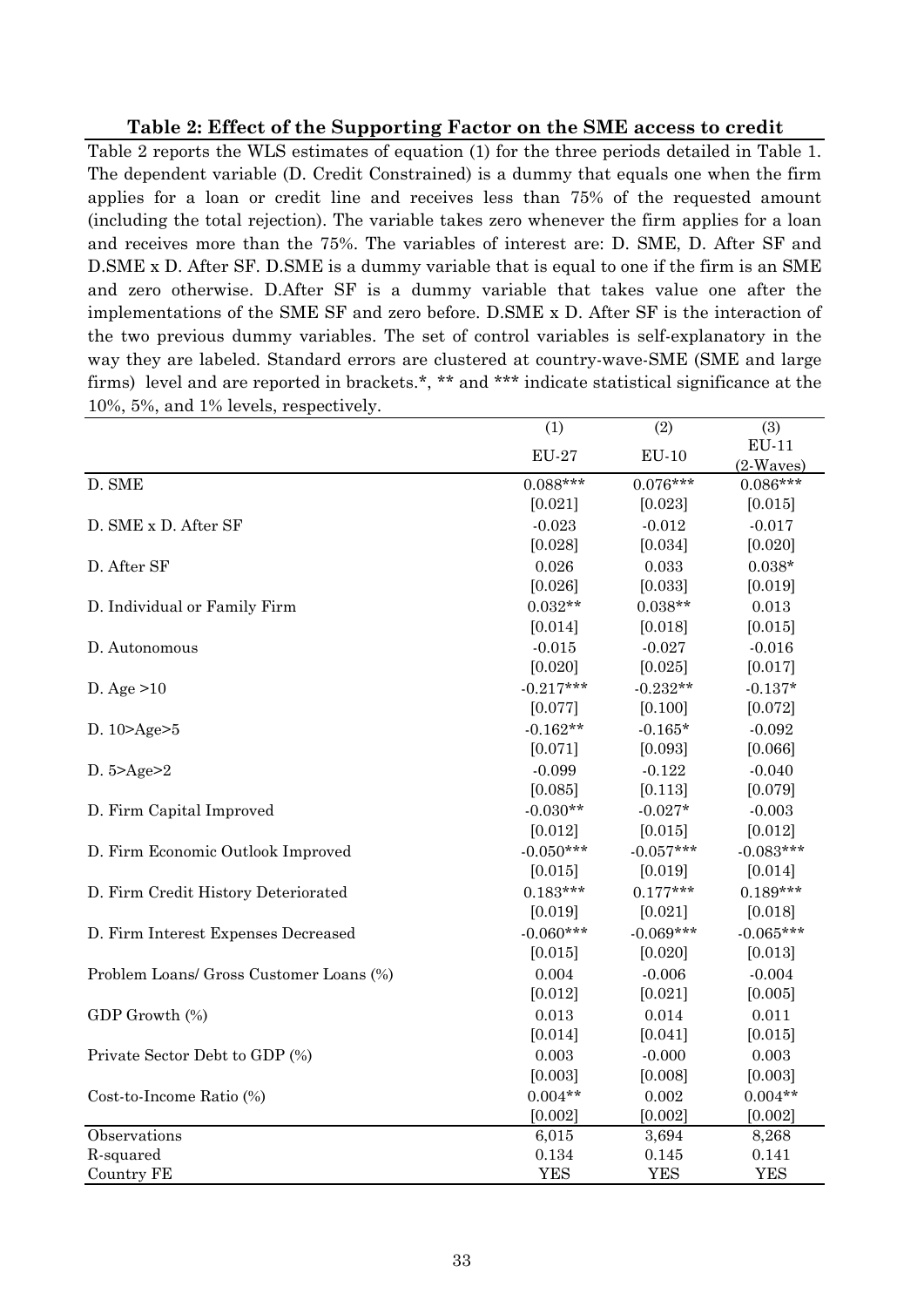### **Table 3: Effect of the Supporting Factor on medium, micro/small firms' access to credit**

Table 3 reports the WLS estimates of equation (2) for the three periods detailed in Table 1. The novelty with respect to Table 2 is the substitution of D. SME by two dummy variables depending on the SME size: D. Micro or Small firm and D. Medium firm. D. Micro or Small firm (D. Medium firm) is a dummy variable that takes value one if the firm is a micro/small (medium-sized) and zero otherwise. In addition, Table 3 includes the coefficients for the interaction of the two previous dummy variables with D. After SF. The set of control variables is self-explanatory in the way they are labeled. Standard errors are clustered at country-wave-SME size (i.e., micro/small, medium and large firms) level and are reported in brackets. At the bottom of Table 3 we report the F-test results of the linear combination of the coefficients obtained for the dummy variables referring to two types of SMEs and their interactions with D. After SF. \*, \*\* and \*\*\* indicate statistical significance at the 10%, 5%, and 1% levels, respectively.

|                                         | (1)          | (2)         | (3)          |
|-----------------------------------------|--------------|-------------|--------------|
|                                         | <b>EU-27</b> | $EU-10$     | <b>EU-11</b> |
|                                         |              |             | $(2-Waves)$  |
| D. Micro or Small Firm                  | $0.105***$   | $0.086***$  | $0.102***$   |
|                                         | [0.025]      | [0.026]     | [0.017]      |
| D. Medium Firm                          | $0.066***$   | $0.064***$  | $0.069***$   |
|                                         | [0.020]      | [0.021]     | [0.016]      |
| D. Micro or Small Firm x D. After SF    | $-0.005$     | 0.015       | $-0.000$     |
|                                         | [0.030]      | [0.034]     | [0.020]      |
| D. Medium Firm x D. After SF            | $-0.053**$   | $-0.067**$  | $-0.050**$   |
|                                         | [0.027]      | [0.030]     | [0.020]      |
| D. After SF                             | 0.024        | 0.032       | $0.038**$    |
|                                         | [0.025]      | [0.031]     | [0.018]      |
| D. Individual or Family Firm            | 0.023        | $0.031*$    | 0.006        |
|                                         | [0.014]      | [0.018]     | [0.014]      |
| D. Autonomous                           | $-0.023$     | $-0.036$    | $-0.022$     |
|                                         | [0.019]      | [0.024]     | [0.017]      |
| D. Age $>10$                            | $-0.204***$  | $-0.220**$  | $-0.125*$    |
|                                         | [0.076]      | [0.099]     | [0.071]      |
| D. $10 > Age > 5$                       | $-0.157**$   | $-0.159*$   | $-0.087$     |
|                                         | [0.070]      | [0.091]     | [0.065]      |
| D. $5 > \text{Age} > 2$                 | $-0.100$     | $-0.122$    | $-0.039$     |
|                                         | [0.084]      | [0.112]     | [0.078]      |
| D. Firm Capital Improved                | $-0.026**$   | $-0.023$    | 0.001        |
|                                         | [0.012]      | [0.015]     | [0.012]      |
| D. Firm Economic Outlook Improved       | $-0.049***$  | $-0.058***$ | $-0.080***$  |
|                                         | [0.015]      | [0.018]     | [0.014]      |
| D. Firm Credit History Deteriorated     | $0.180***$   | $0.174***$  | $0.187***$   |
|                                         | [0.019]      | [0.021]     | [0.018]      |
| D. Firm Interest Expenses Decreased     | $-0.057***$  | $-0.066***$ | $-0.061***$  |
|                                         | [0.015]      | [0.020]     | [0.013]      |
| Problem Loans/ Gross Customer Loans (%) | 0.003        | $-0.009$    | $-0.005$     |
|                                         | [0.010]      | [0.017]     | [0.006]      |
| GDP Growth (%)                          | 0.013        | 0.016       | 0.011        |
|                                         | [0.013]      | [0.037]     | [0.014]      |
| Private Sector Debt to GDP (%)          | 0.003        | 0.000       | 0.003        |
|                                         | [0.003]      | [0.008]     | [0.002]      |
| Cost-to-Income Ratio (%)                | $0.004**$    | 0.003       | $0.004**$    |
|                                         | [0.002]      | [0.002]     | [0.002]      |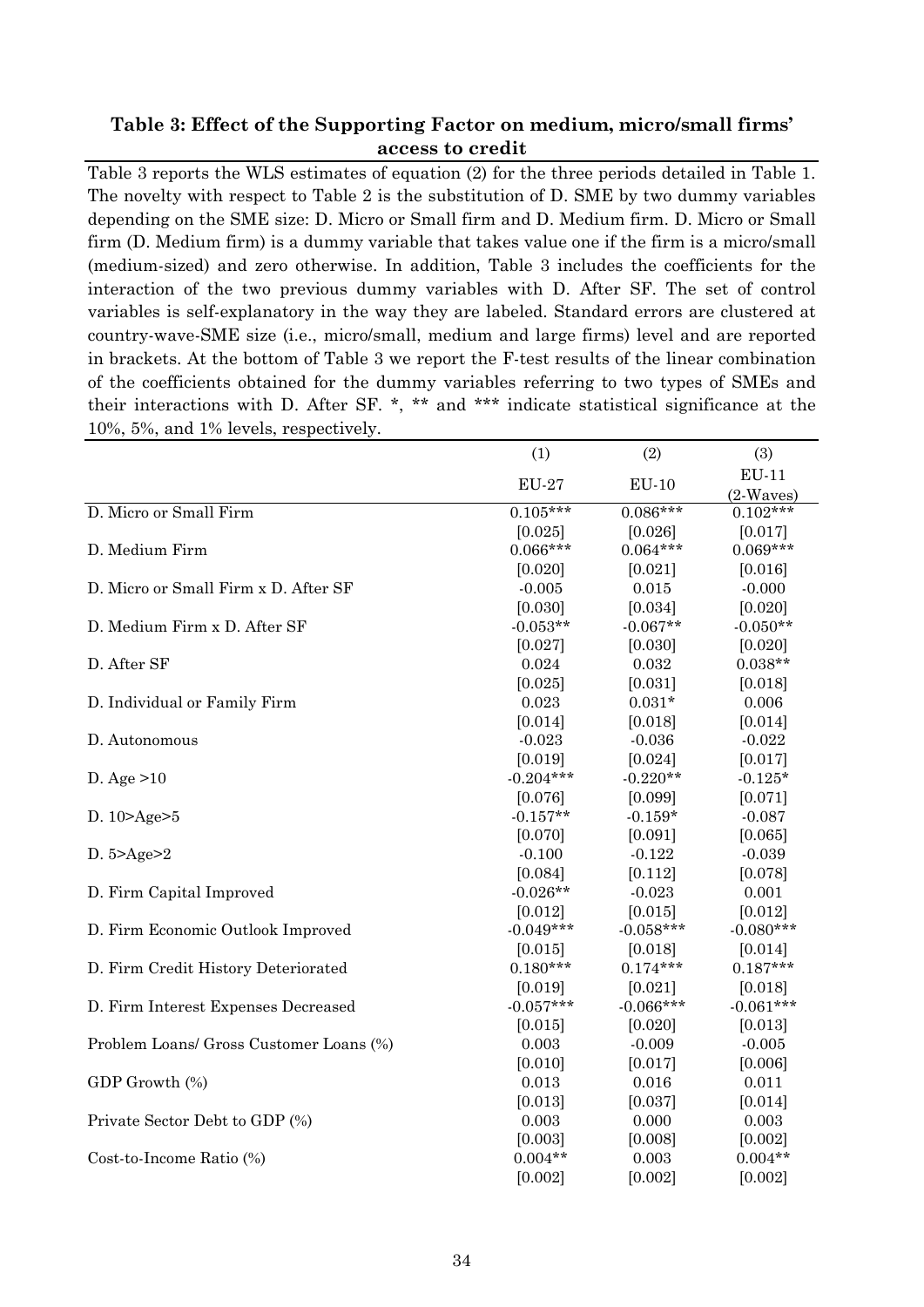| Observations                                   | 6,015      | 3,694      | 8,268      |
|------------------------------------------------|------------|------------|------------|
| R-squared                                      | 0.138      | 0.150      | 0.145      |
| Country FE                                     | YES        | YES        | YES        |
| $\overline{Ho}$ : B[Median] + B[Median x SF]=0 | 0.013      | $-0.003$   | 0.020      |
|                                                | [0.019]    | [0.022]    | [0.014]    |
| $H_0$ : $B[MS] + B[MSxSF]=0$                   | $0.100***$ | $0.101***$ | $0.101***$ |
|                                                | [0.022]    | [0.027]    | [0.016]    |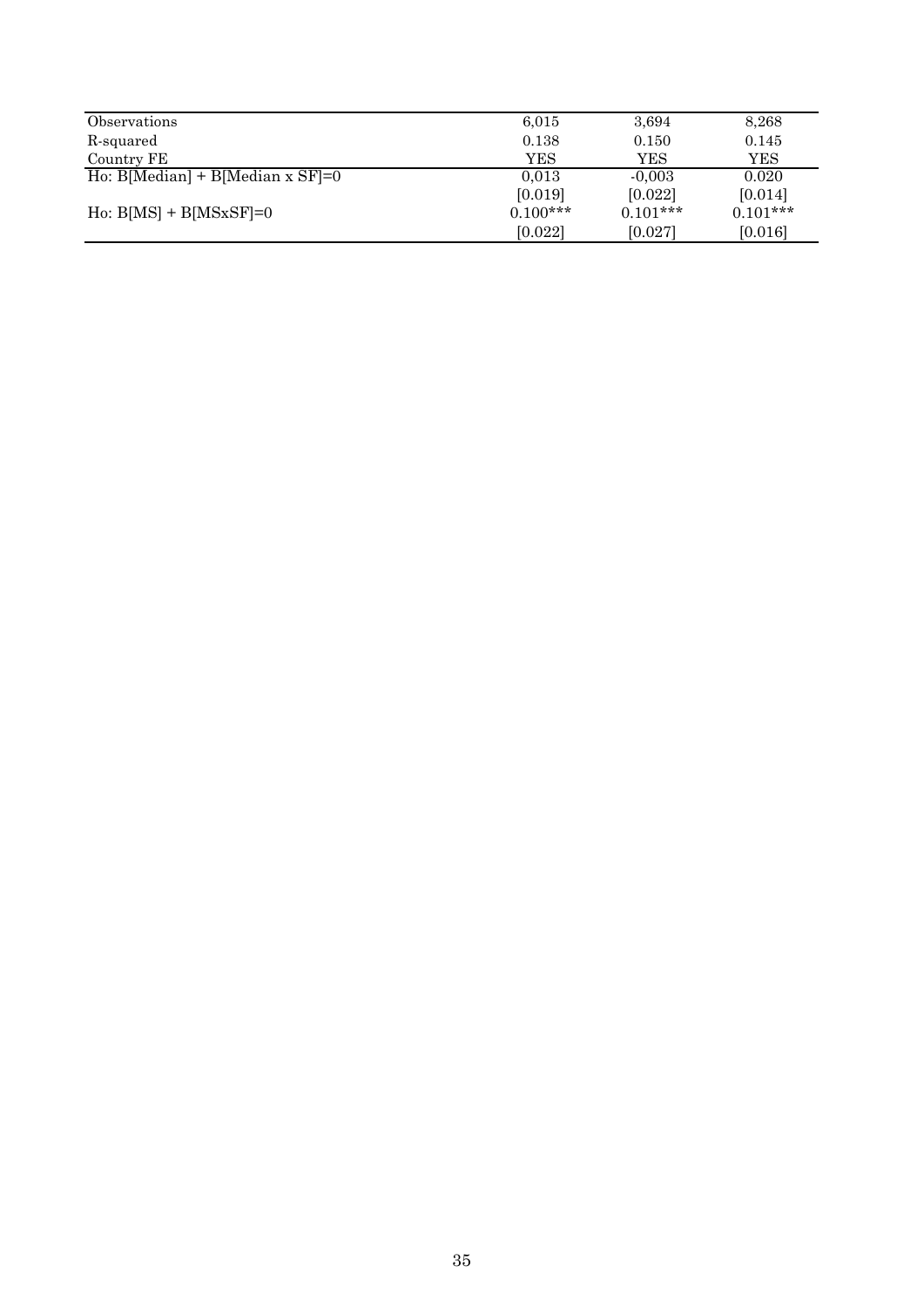### **Table 4: Effect of the Supporting Factor on the SME access to credit depending on the loan size**

Table 4 reports the WLS estimates of equation (3) for the three periods detailed in Table 1. The novelty with respect to Table 3 is that the variables relative to the SME size (i.e., microsmall and medium) are split into two for the post-SF period depending on whether the firm has applied for a loan that exceeds EUR 1 million. The estimates for the control variables are not reported in the interest of brevity. Standard errors are clustered at country-wave-SME size (i.e., micro/small, medium and large firms) levels and are reported in brackets. \*, \*\* and \*\*\* indicate statistical significance at the 10%, 5%, and 1% levels, respectively.

|                                                      | (1)          | (2)        | (3)         |
|------------------------------------------------------|--------------|------------|-------------|
|                                                      | <b>EU-27</b> | EA-10      | $EU-11$     |
|                                                      |              |            | $(2-Waves)$ |
| D. Micro or Small Firm Loan                          | $0.105***$   | $0.086***$ | $0.102***$  |
|                                                      | [0.025]      | [0.026]    | [0.017]     |
| D. Medium Firm Loan                                  | $0.066***$   | $0.065***$ | $0.069***$  |
|                                                      | [0.020]      | [0.021]    | [0.016]     |
| D. Micro or Small Firm Loan $>$ EUR 1M x D. After SF | 0.079        | $0.123*$   | $0.186***$  |
|                                                      | [0.057]      | [0.064]    | [0.058]     |
| D. Medium Firm Loan $>$ EUR 1M x D. After SF         | $-0.007$     | $-0.036$   | $-0.020$    |
|                                                      | [0.025]      | [0.031]    | [0.021]     |
| D. Micro or Small Firm $\lt$ EUR 1M x D. After SF    | $-0.004$     | 0.015      | $-0.001$    |
|                                                      | [0.030]      | [0.034]    | [0.020]     |
| D. Medium Firm $\leq$ EUR 1M x D. After SF           | $-0.049*$    | $-0.060*$  | $-0.042**$  |
|                                                      | [0.027]      | [0.030]    | [0.020]     |
| D. After SF                                          | 0.024        | 0.031      | $0.037**$   |
|                                                      | [0.025]      | [0.031]    | [0.018]     |
| Observations                                         | 6,015        | 3,694      | 8,268       |
| R-squared                                            | 0.139        | 0.150      | 0.145       |
| Country FE                                           | <b>YES</b>   | YES        | YES         |
| Firm Characteristics                                 | <b>YES</b>   | <b>YES</b> | <b>YES</b>  |
| Country Characteristics                              | YES          | <b>YES</b> | <b>YES</b>  |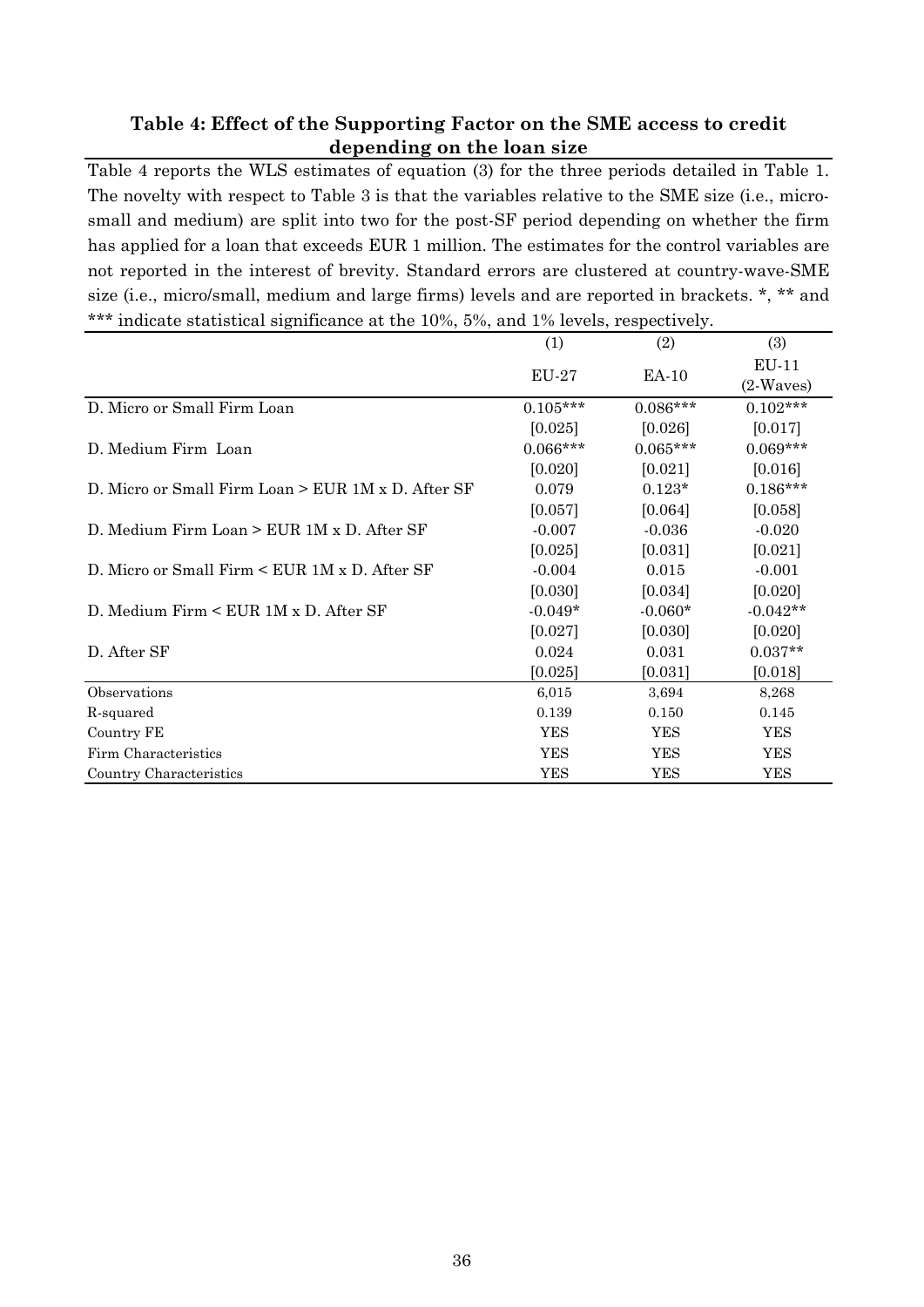### **Table 5: Dealing with large firms affected by the Supporting Factor**

Table 5 reports the WLS estimates of a variation of equation (2) for the three periods detailed in Table 1. The novelty is the introduction of a group of firms that has been excluded from the rest of the analyses. Those firms are large firms according to the European Commission definition (i.e. more than 250 employees) but with a turnover of lower than 50 million EUR and so, affected by the SF. There are two new variables with respect to the specification in equation (2): D. Large Firms w/SF, which is a dummy that takes one for those firms and zero otherwise, and its interaction with D. After SF. The estimates for the control variables are not reported in the interest of brevity. Standard errors are clustered at country-wave-SME size (i.e., micro/small, medium, large w/SF and large w/o SF firms) level and are reported in brackets. \*, \*\* and \*\*\* indicate statistical significance at the 10%, 5%, and 1% levels, respectively.

|                                      | (1)        | (2)        | (3)        |
|--------------------------------------|------------|------------|------------|
|                                      | EU-27      | EA-10      | EA-11      |
|                                      |            |            | (2 Waves)  |
| D. Micro or Small Firm               | $0.101***$ | $0.081***$ | $0.100***$ |
|                                      | [0.025]    | [0.025]    | [0.017]    |
| D. Medium Firm                       | $0.066***$ | $0.063***$ | $0.068***$ |
|                                      | [0.020]    | [0.021]    | [0.015]    |
| D. Large Firms w/SF                  | $0.055*$   | 0.047      | $0.045*$   |
|                                      | [0.030]    | [0.032]    | [0.026]    |
| D. Micro or Small Firm x D. After SF | $-0.006$   | 0.016      | 0.000      |
|                                      | [0.031]    | [0.034]    | [0.020]    |
| D. Medium Firm x D. After SF         | $-0.055**$ | $-0.068**$ | $-0.049**$ |
|                                      | [0.027]    | [0.030]    | [0.019]    |
| D. Large Firms w/SF x D. After SF    | $-0.015$   | 0.005      | $-0.001$   |
|                                      | [0.037]    | [0.049]    | [0.033]    |
| D. After SF                          | 0.029      | 0.034      | $0.040**$  |
|                                      | [0.026]    | [0.030]    | [0.018]    |
| Observations                         | 6,274      | 3,800      | 8,498      |
| R-squared                            | 0.144      | 0.155      | 0.140      |
| Country FE                           | <b>YES</b> | YES        | <b>YES</b> |
| Firm Characteristics                 | YES        | YES        | YES        |
| Country Characteristics              | <b>YES</b> | <b>YES</b> | <b>YES</b> |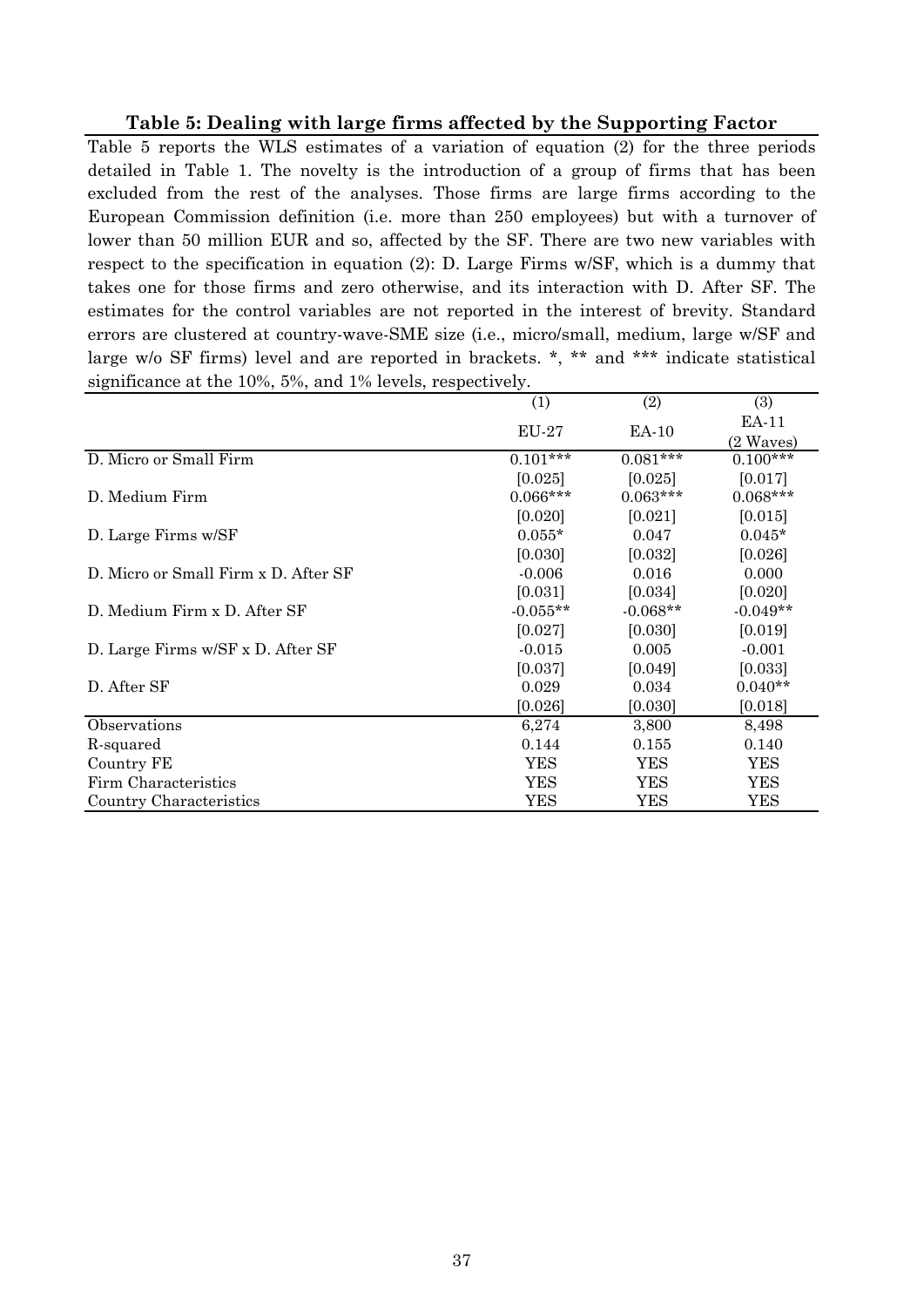### **Table 6: Effect of the Supporting Factor on listed SMEs**

Table 6 reports the WLS estimates of a variation of equation (1) for the three periods detailed in Table 1. The novelty is that the group of SMEs employed in the analysis is restricted to those that are listed. The control group (large firms) is the same used in Table 3. D. Listed SME is a dummy variable that takes value one if the SME is listed and zero if the firm is large. The estimates for the control variables are not reported in the interest of brevity. Standard errors are clustered at country-wave-SME (i.e., SME and large firms) level and are reported in brackets. \*, \*\* and \*\*\* indicate statistical significance at the 10%, 5%, and 1% levels, respectively.

|                             | $\scriptstyle{(1)}$ | (2)       | (3)          |
|-----------------------------|---------------------|-----------|--------------|
|                             | <b>EU-27</b>        | EA-10     | <b>EA-11</b> |
|                             |                     |           | (2 Waves)    |
| D. Listed SME               | 0.047               | 0.048     | 0.036        |
|                             | [0.036]             | [0.059]   | [0.048]      |
| D. Listed SME x D. After SF | $-0.055$            | $-0.046$  | 0.029        |
|                             | [0.044]             | [0.069]   | [0.081]      |
| D. After SF                 | 0.017               | $0.030**$ | 0.013        |
|                             | [0.014]             | [0.013]   | [0.011]      |
| Observations                | 825                 | 456       | 1,037        |
| R-squared                   | 0.179               | 0.178     | 0.144        |
| Country FE                  | <b>YES</b>          | YES       | YES          |
| Firm Characteristics        | <b>YES</b>          | YES       | YES          |
| Country Characteristics     | <b>YES</b>          | YES       | YES          |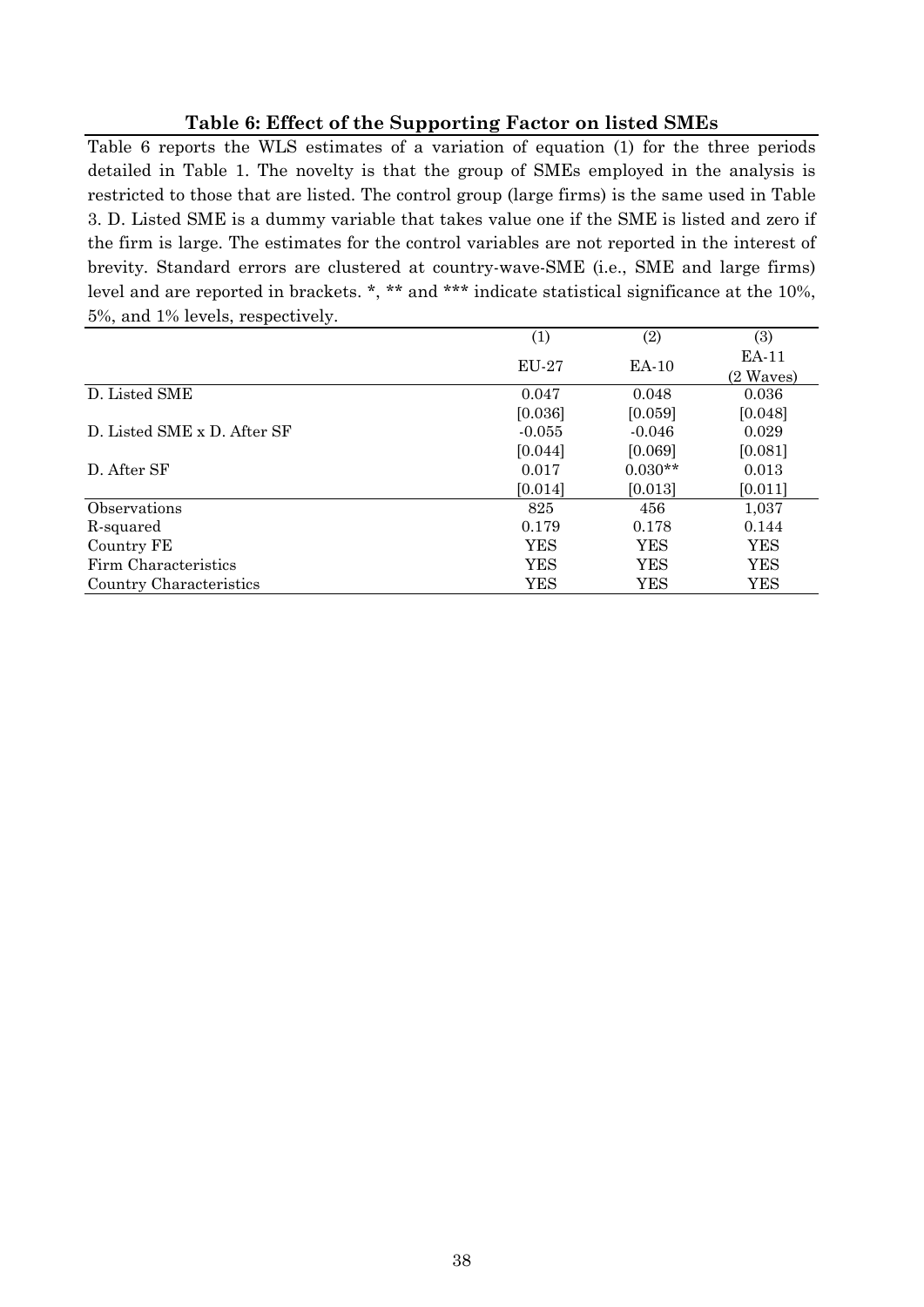### **Table 7: Additional evidence on the effect of the Supporting Factor on the SME access to credit**

Table 7 shows an analysis based on the matching estimation technique developed in Abadie and Imbens (2002). This technique implements a nearest neighbor matching estimation for average treatment effects. The table reports the average effect of the SF on the lending constraints by comparing outcomes between the treated and control observations, using the nearest neighbor matching across the firm characteristics. We require exact matching in terms of the country in which the firm is located, the sector, and two dummy variables: one that indicates whether the firm is an individual/family firm or not and another one indicating whether the firm is autonomous or not. Additionally, firms are matched using the nearest neighbor in terms of their age. Panel A covers the ninth and eleventh waves for firms located in the EU with the exception of Spain (eighth and tenth waves). Panel B covers the ninth and eleventh waves for firms located in the EA with the exception of Spain (eighth and tenth waves). Column (1) reports the results for the analysis in which the treatment group consists of micro/smallsized firms after the implementation of the SF whereas the control group consists of similar micro/small-sized firms, in the same sector and located in the same country, before the regulatory change. Columns (2), (3) and (4) report the results for the groups of medium-sized firms, large firms with access to the SME SF and large firms without access to the SME, respectively. For each analysis we report the average treatment effect together with the standard errors and the number of observations. A negative coefficient in Table 7 indicates that firms are, on average, less credit constrained after the implementation of the SF. \*, \*\*, and \*\*\* denotes statistical significance at 10%, 5%, and 1% level, respectively. Standard errors are reported in brackets.

|                  | $\left( 1\right)$ | (2)        | (3)        | (4)         |
|------------------|-------------------|------------|------------|-------------|
| Panel A: EU-28   |                   |            |            |             |
|                  | Micro & Small     | Medium     | Large w/SF |             |
|                  | Firms             | Firms      | Firms      | Large Firms |
| Treatment Effect | $-0.009$          | $-0.030*$  | 0.011      | 0.012       |
|                  | [0.014]           | [0.016]    | [0.041]    | [0.027]     |
| Observations     | 4271              | 2607       | 320        | 678         |
| Panel B: EA-11   |                   |            |            |             |
|                  | Micro & Small     | Medium     | Large w/SF |             |
|                  | Firms             | Firms      | Firms      | Large Firms |
| Treatment Effect | 0.001             | $-0.050**$ | $-0.010$   | 0.021       |
|                  | [0.017]           | [0.022]    | [0.072]    | [0.033]     |
| Observations     | 2957              | 1524       | 152        | 488         |